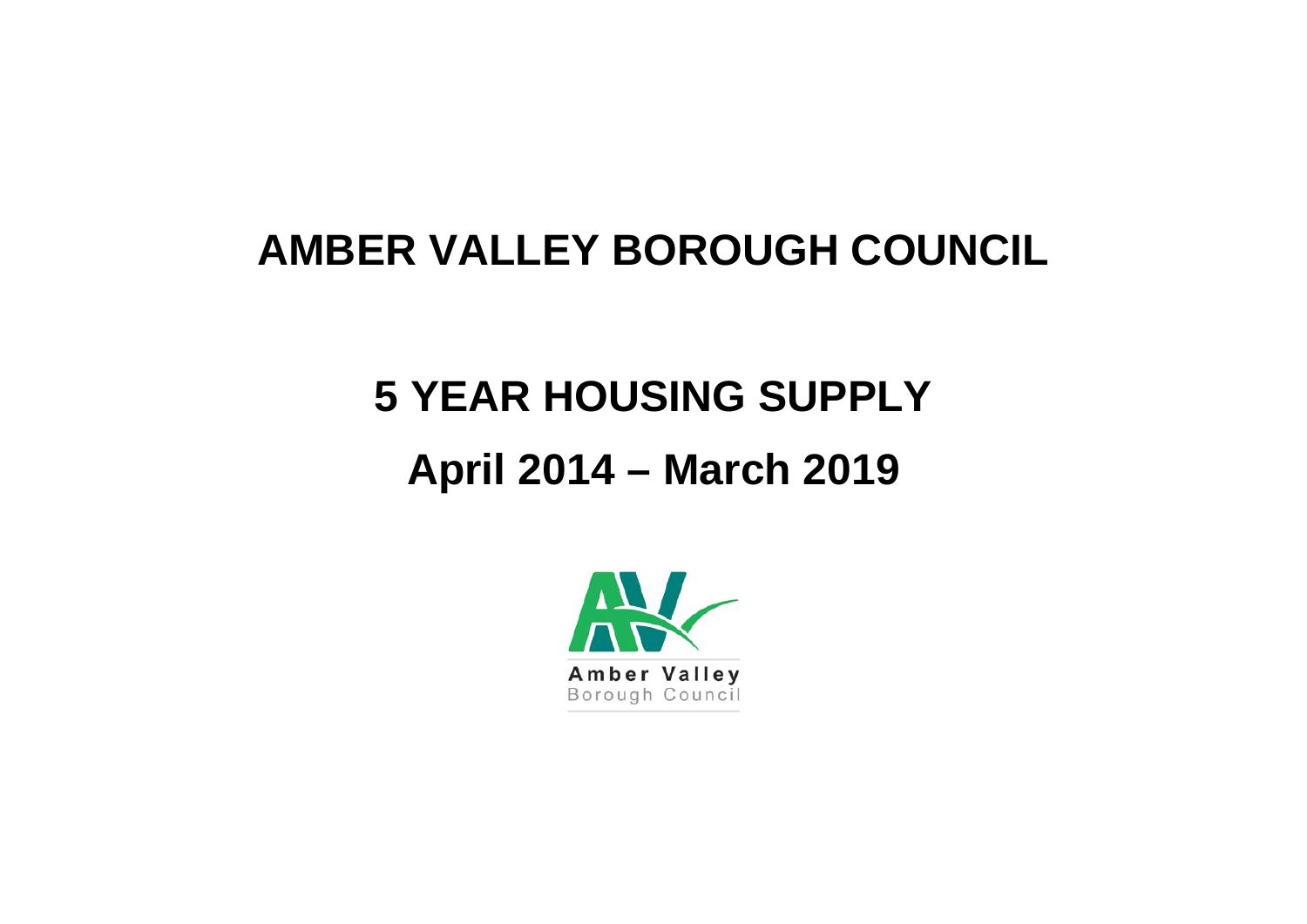#### **Amber Valley Borough Council's 5 Year Supply Actual Build Rates 2008-14 and Projected Build Rates 2014-28 Calculations Table.**

|2008-09|2009-10|2010-11|2011-12|2012-13|2013-14|2014-15|2015-16|2016-17|2017-18|2018-19|2019-20|2020-21|2021-22|2022-23|2023-24|2023-24|2025-26|2026-27|2027-28|Calculation Methodology

| <b>Allocated Sites with planning</b><br>permission (Brownfield and<br>Greenfield)                                                                           |     |     |     |     |     |     | 59           | 158      | 243 | 288  | 274  | 250 | 231         | 166         | 52           | 12           | 12          | 12          | 12           | 12          | Projections based on developer's progress<br>on site, site layout etc.                                                                                                                                                                                                                           |
|-------------------------------------------------------------------------------------------------------------------------------------------------------------|-----|-----|-----|-----|-----|-----|--------------|----------|-----|------|------|-----|-------------|-------------|--------------|--------------|-------------|-------------|--------------|-------------|--------------------------------------------------------------------------------------------------------------------------------------------------------------------------------------------------------------------------------------------------------------------------------------------------|
| <b>Unallocated Large Brownfield</b><br>Sites (10 or more dwellings) -<br>with planning permission                                                           |     |     |     |     |     |     | 88           | 46       | 122 | 228  | 130  | 40  | 40          | $\mathbf 0$ | $\mathbf{0}$ | $\mathbf{0}$ | $\mathbf 0$ | $\mathbf 0$ | $\mathbf{0}$ | $\mathbf 0$ | Projections based on developer's progress<br>on site, site layout etc.                                                                                                                                                                                                                           |
| <b>Unallocated Large Greenfield</b><br>Sites (10 or more dwellings) -<br>with planning permission                                                           |     |     |     |     |     |     | 66           | 80       | 79  | 90   | 20   |     |             |             |              |              |             |             |              |             | Projections based on developer's progress<br>on site, site layout etc.                                                                                                                                                                                                                           |
| Small Greenfield Sites - with<br>planning permission                                                                                                        |     |     |     |     |     |     | 16           | 16       | 16  | 16   | 16   | 16  | 16          | 16          | 16           | 16           | 14          |             |              |             | It is estimated that the 174 dwellings with<br>permission on small greenfield sites, based<br>on the average net build rate since 2008/09<br>of 16/year, will be built over the next 11<br>years.                                                                                                |
| Sites with resolution to grant<br>planning permission subject<br>to S106 Agreement                                                                          |     |     |     |     |     |     | $\mathbf{0}$ | 9        | 105 | 220  | 185  | 70  | $\pmb{0}$   | 0           | $\mathbf 0$  | $\mathbf 0$  | $\mathbf 0$ | $\mathbf 0$ | $\pmb{0}$    | $\mathbf 0$ | Projections assume Section 106 resolved<br>later this year with first completions in<br>2015/16 for full permissions.                                                                                                                                                                            |
| <b>Local Plan Allocations -</b><br>without planning permission                                                                                              |     |     |     |     |     |     | $\mathbf{0}$ | $\bf{0}$ | 37  | 80   | 90   | 37  | $\mathbf 0$ | $\mathbf 0$ | $\mathbf{0}$ | 0            | $\mathbf 0$ | $\mathbf 0$ | $\mathbf 0$  | $\mathbf 0$ | This is based on average net build rates<br>within the Borough and the assumption that<br>no site will have any completions before<br>2016-17                                                                                                                                                    |
| Proposed Strategic Sites -<br>without planning permission                                                                                                   |     |     |     |     |     |     | $\mathbf 0$  | 68       | 266 | 266  | 290  | 316 | 316         | 326         | 326          | 306          | 246         | 226         | 216          | 166         | Sites identified in the Core Strategy as<br>Strategic sites but without a current<br>planning permission (or one granted<br>permission subject to resolution of S106<br>legal agreement). Projections based on<br>Developer's figures                                                            |
| <b>Projected small Brownfield</b><br><b>Windfall Site Completions</b><br>(including those with<br>planning permission) (sites of<br>less than 10 dwellings) |     |     |     |     |     |     | 50           | 50       | 50  | 50   | 50   | 50  | 50          | 50          | 50           | 50           | 50          | 50          | 50           | 50          | This is the average of the net number of<br>dwellings built on small brownfield windfall<br>sites between 2001/02 and 2013/14.<br>Garden land granted before 9th June 2010<br>(change of policy) has been counted as<br>Greenfield for this calculation only, to<br>reflect the future position. |
| <b>Built Large Sites</b>                                                                                                                                    | 247 | 152 | 158 | 115 | 183 | 163 |              |          |     |      |      |     |             |             |              |              |             |             |              |             | Net completions                                                                                                                                                                                                                                                                                  |
| <b>Built Small Sites (Brownfield)</b>                                                                                                                       | 73  | 51  | 81  | 76  | 27  | 74  |              |          |     |      |      |     |             |             |              |              |             |             |              |             | Net completions                                                                                                                                                                                                                                                                                  |
| <b>Built Small Sites (Greenfield)</b>                                                                                                                       | 14  | 11  | 17  | 15  | 9   | 32  |              |          |     |      |      |     |             |             |              |              |             |             |              |             | Net completions                                                                                                                                                                                                                                                                                  |
|                                                                                                                                                             |     |     |     |     |     |     |              |          |     |      |      |     |             |             |              |              |             |             |              |             |                                                                                                                                                                                                                                                                                                  |
| <b>TOTAL</b>                                                                                                                                                | 334 | 214 | 256 | 206 | 219 | 269 | 279          | 427      | 918 | 1238 | 1055 | 779 | 653         | 558         | 444          | 384          | 322         | 288         | 278          | 228         |                                                                                                                                                                                                                                                                                                  |

**Total complete 2008/09 - 2013/14 = 1498 Total projected 2014/15 - 2018/19 = 3917**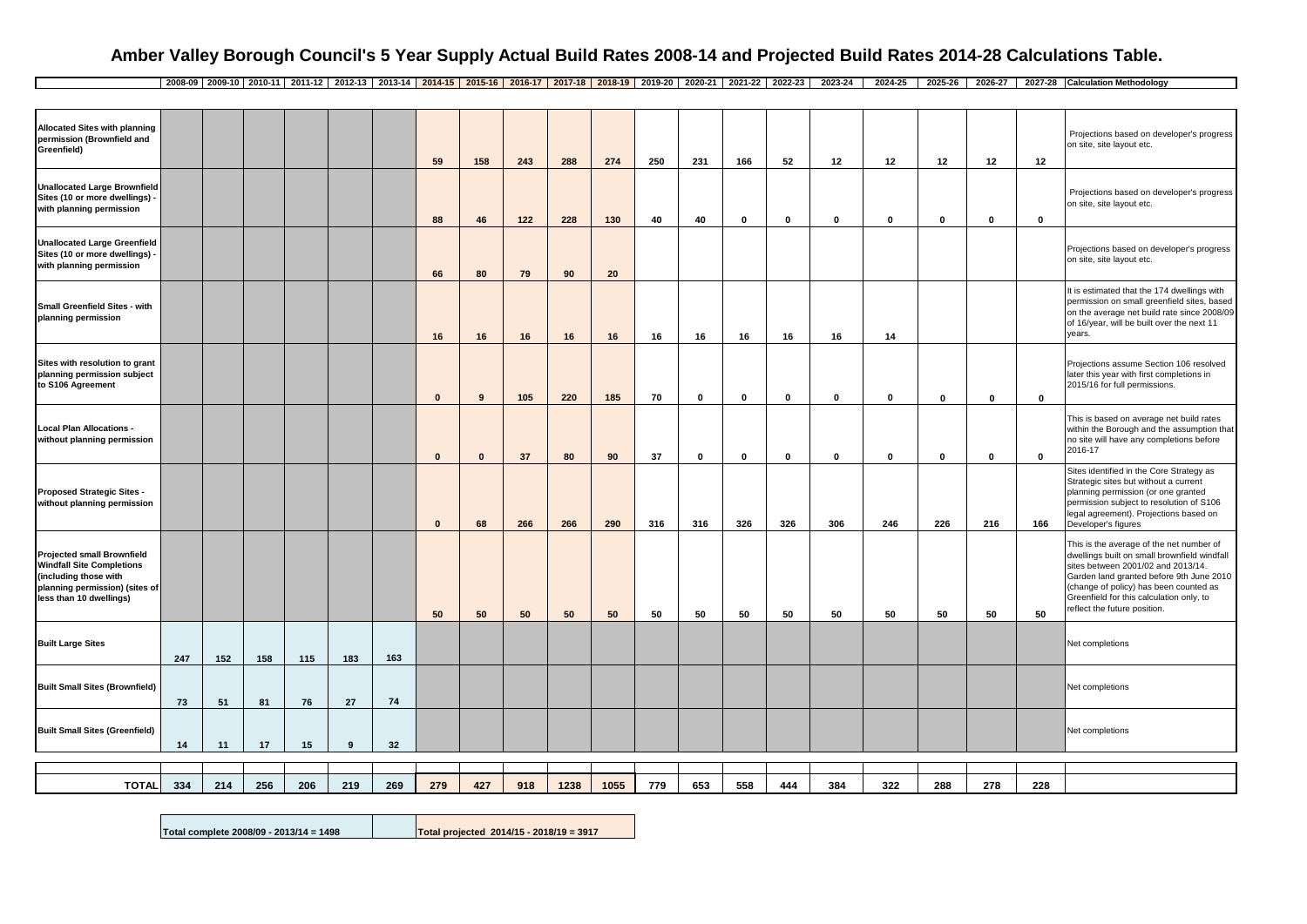

#### **Amber Valley Borough Council's 5 Year Supply: Actual Build Rates 2008/09 - 2013/14 and Projected Build Rates 2014/15 - 2018/19 Bar Chart** Built Small Sites (Greenfield)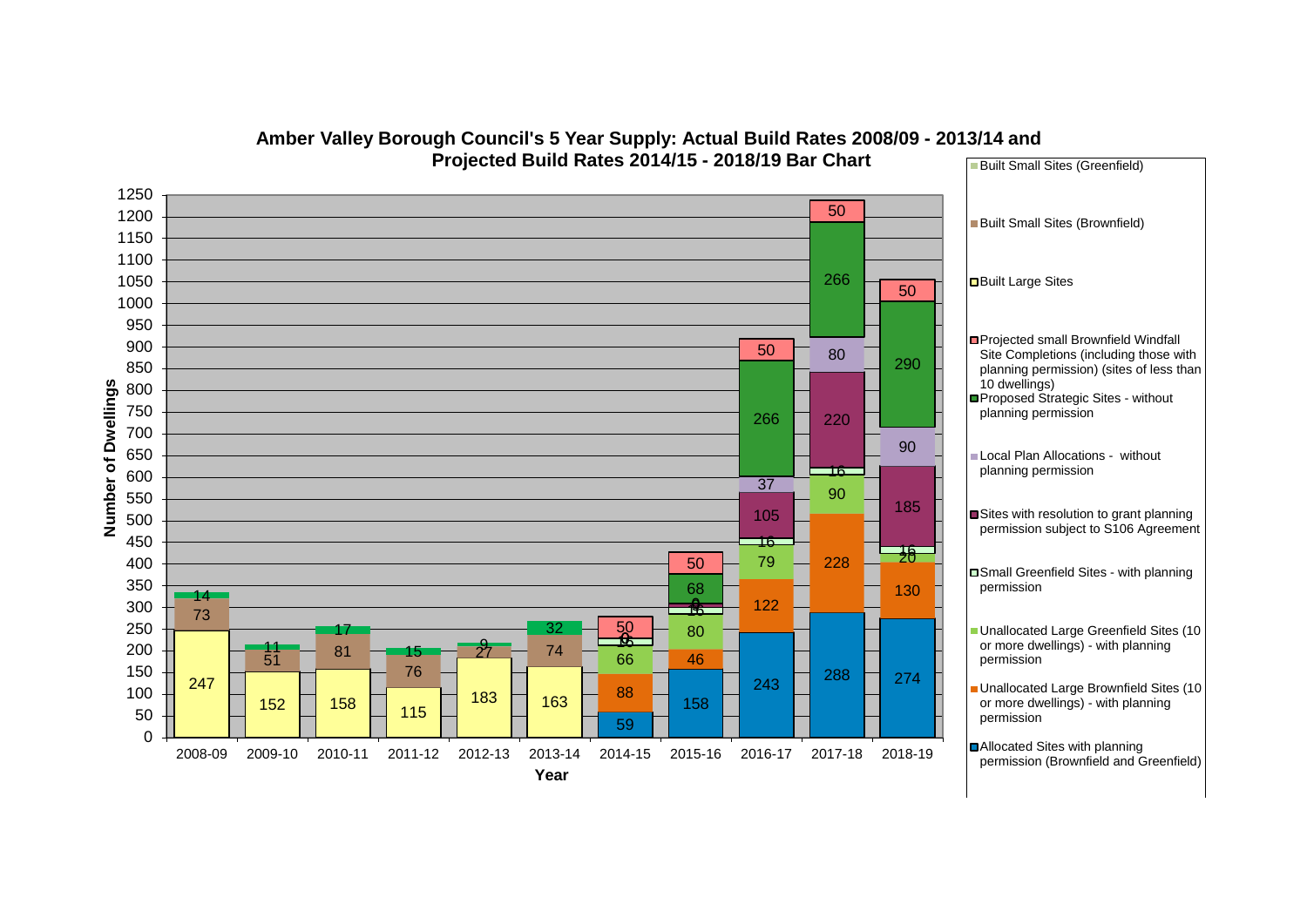#### **Calculations Table - Comparing Amber Valley's Projected 5 Year Housing Supply and the requirements set out in the Core Strategy**

|                                                                                                                                                                                                                                                                               | 2008-09 | 2009-10 | 2010-11 | 2011-12 | 2012-13 | 2013-14 | 2014-15 | 2015-16 | 2016-17 | 2017-18 | 2018-19 |
|-------------------------------------------------------------------------------------------------------------------------------------------------------------------------------------------------------------------------------------------------------------------------------|---------|---------|---------|---------|---------|---------|---------|---------|---------|---------|---------|
| AVBC annual build rates between April 1st<br>2008 and 31st March 2014.                                                                                                                                                                                                        | 334     | 214     | 256     | 206     | 219     | 269     |         |         |         |         |         |
| AVBC projected residual annual build<br>rates from 1st April 2014 - 31st March<br>2019 is based on an annualised projection<br>of completions of planning commitments,<br>existing Local Plan allocations and<br>proposed Core Strategy allocations over<br>the next 5 years. |         |         |         |         |         |         | 783     | 783     | 783     | 783     | 783     |
| Core Strategy annual requirement = 470<br>houses per year from 2008 - 28. AVBC<br>build rates 1st April 08 - 31st March 14 =<br>1498 houses. Residual annualised build<br>rates for the Core Strategy requirement<br>between 1st April 2014 - 31st March 2019<br>$= 734.$     |         |         |         |         |         |         | 734     | 734     | 734     | 734     | 734     |

#### **Housing Land Supply in Years**

Core strategy requires the following to be provided by 2019: 734 x 5 = 3672

Expect to build by 2019:  $783 \times 5 = 3915$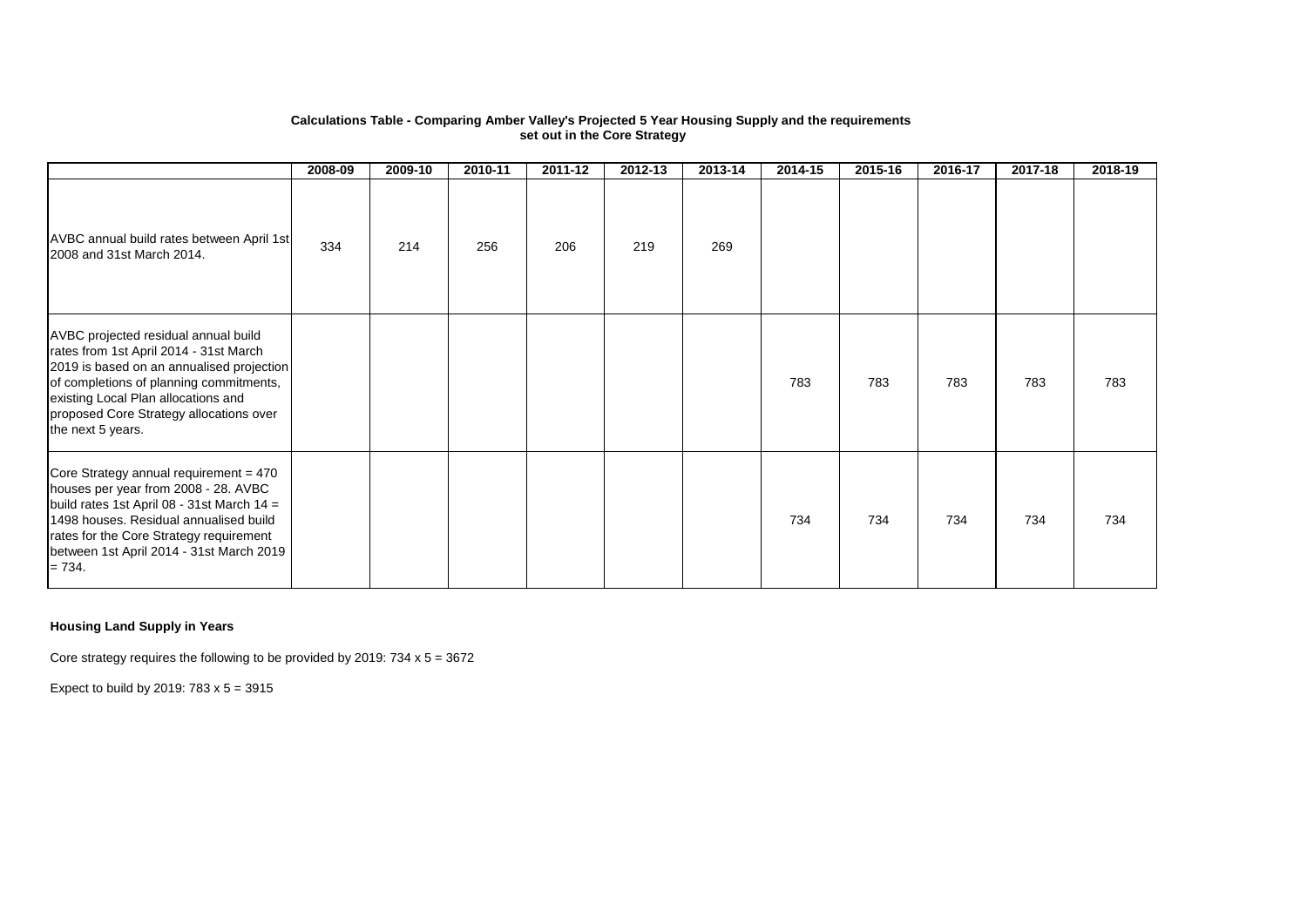



between April 1st 2008 and 31st March 2014.

annual build rates from 1st April 2014 - 31st March 2019 is based on an annualised projection of completions of planning commitments, existing Local Plan allocations and proposed Core Strategy allocations over the next 5

<sup>-&</sup>lt;sup>1</sup>-Core Strategy annual  $requirement = 470$  houses per year from 2008 - 28. AVBC build rates 1st April 08 - 31st March  $14 = 1498$  houses. Residual annualised build rates for the Core Strategy requirement between 1st April 2014 - 31st March 2019 = 734.

**Year**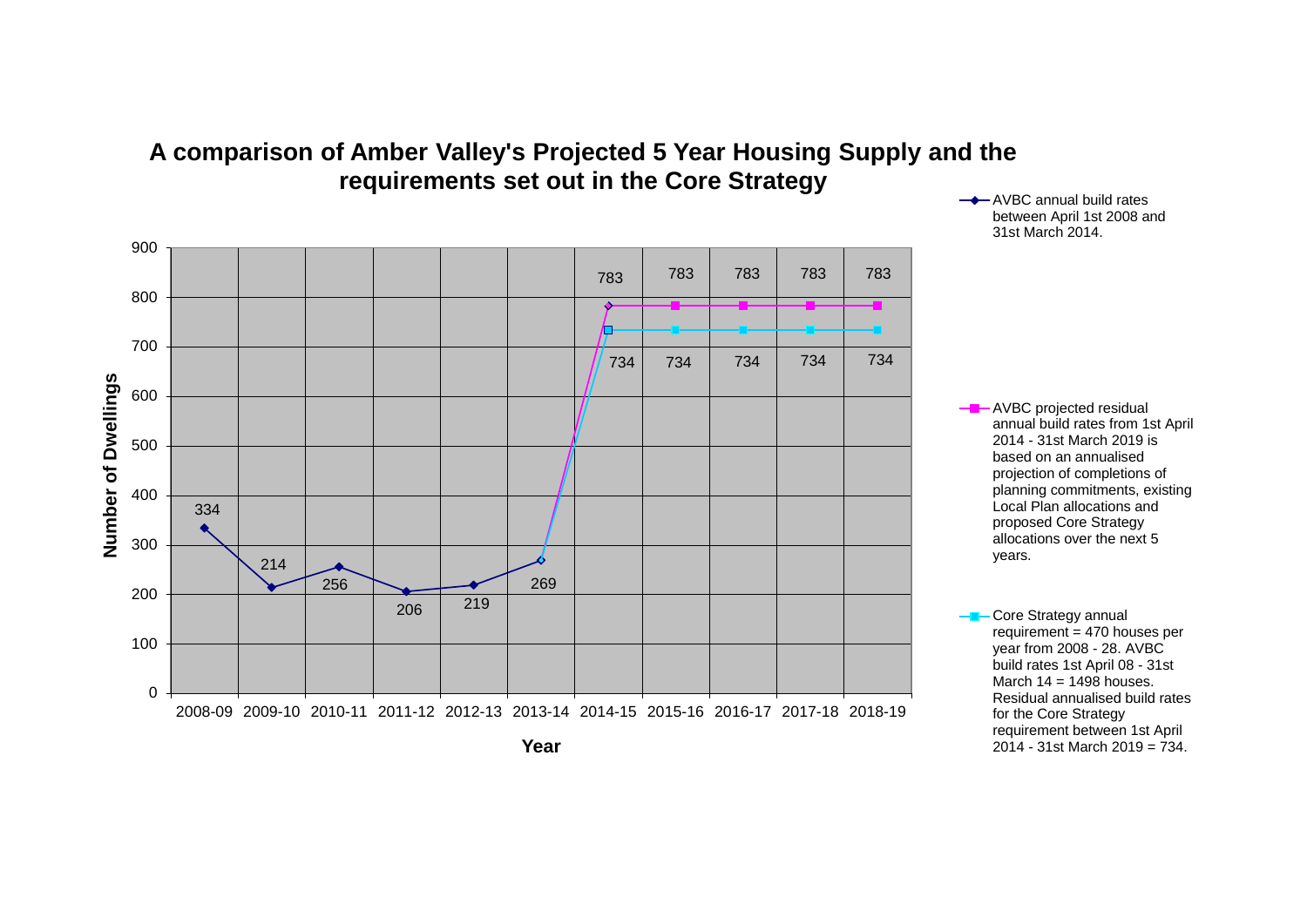| Allocated sites - with planning permission |                      |                                                         |                                            |                     |                                                   |                                  |                          |                |                |                    |                |                |                                                   |  |
|--------------------------------------------|----------------------|---------------------------------------------------------|--------------------------------------------|---------------------|---------------------------------------------------|----------------------------------|--------------------------|----------------|----------------|--------------------|----------------|----------------|---------------------------------------------------|--|
| <b>Application</b><br><b>Number</b>        | <b>Decision Date</b> | <b>Application Type</b>                                 | <b>Address</b>                             | <b>Town</b>         | <b>Dwellings still</b><br>to be built @<br>1.4.14 | Green /<br><b>Brown</b><br>field | <b>Status of</b><br>site |                |                | <b>Projections</b> |                |                | <b>Total Dwellings</b><br>(2014/15 to<br>2018/19) |  |
|                                            |                      |                                                         |                                            |                     |                                                   |                                  |                          | 14/15          | 15/16          | 16/17              | 17/18          | 18/19          |                                                   |  |
| AVA/1989/0461                              | 26-Jan-90            | <b>Reserve Matters</b>                                  | Lowes Hill                                 | Ripley              | 86                                                | Green                            | <b>EXT</b>               |                |                |                    |                |                | $\Omega$                                          |  |
| AVA/1995/0519                              | 30-Sep-98            | Full                                                    | Phase 1 Greenhillocks                      | <b>Ripley</b>       | 50                                                | Green                            | UC.                      | 3              | 6              | 6                  | $\mathbf{1}$   | $\mathbf{1}$   | 17                                                |  |
| AVA/2004/1233                              | 19-Jul-05            | <b>Reserve Matters</b>                                  | Phase 2 Greenhillocks                      | Ripley              | 31                                                | Green                            | UC.                      | 5              | 4              | 2                  | $\overline{4}$ | 4              | 19                                                |  |
| AVA/2008/0366                              | 17-Jun-08            | <b>Reserve Matters</b>                                  | Phase 3 Greenhillocks                      | <b>Ripley</b>       | 79                                                | Green                            | UC                       |                |                |                    |                | $\mathbf{1}$   | $\overline{1}$                                    |  |
| AVA/2008/1095                              | 9-Dec-08             | <b>Reserve Matters</b>                                  | Phase 4 Greenhillocks                      | Ripley              | 43                                                | Green                            | UC.                      |                |                |                    |                | 2              | 2                                                 |  |
| AVA/2012/0063                              | 18-May-12            | Full                                                    | Residue, Greenhillocks                     | Ripley              | 12                                                | Green                            | Full                     | $\sim$         | 2              | $\overline{4}$     | $\overline{4}$ | $\overline{2}$ | 12                                                |  |
| AVA/2005/0909                              | 15-May-06            | <b>Reserve Matters</b>                                  | Maple Avenue                               | Ripley              | 21                                                | Green                            | <b>EXT</b>               |                |                |                    |                |                | $\mathbf 0$                                       |  |
| AVA/2005/1451                              | 10-Sep-07            | <b>Reserve Matters</b>                                  | Home Farm, Coach Road                      | Ripley              | 31                                                | Green                            | Full                     | $\sim$         | 10             | 10                 | 10             | $\mathbf{1}$   | 31                                                |  |
| AVA/2013/0449                              | 7-Feb-14             | <b>Reserve Matters</b>                                  | Douglas Avenue                             | Heanor              | 35                                                | Green                            | Full                     | 5              | 20             | 10                 |                |                | 35                                                |  |
| AVA/2012/0617                              | 29-Nov-12            | <b>Reserve Matters</b>                                  | Land at Radbourne Lane                     | Mackworth           | 530                                               | Green                            | Full                     | 20             | 40             | 80                 | 80             | 80             | 300                                               |  |
| AVA/2011/0075                              | 12-Jan-12            | Full                                                    | Adale Road, Smalley                        | Heanor              | 83                                                | Green                            | Full                     | 20             | 30             | 30                 | 3              |                | 83                                                |  |
| AVA/2004/1104                              | 18-Sep-07            | Full                                                    | Greenhill Lane                             | Leabrooks           | 27                                                | <b>Brown</b>                     | UC.                      | 6              | 6              | 6                  | 6              | 3              | 27                                                |  |
| AVA/2005/9268                              | $9$ -Jul-12          | Outline                                                 | Land adj 130 Station Road                  | <b>Langley Mill</b> | 12                                                | <b>Brown</b>                     | O/L                      |                |                | 5                  |                |                | 5                                                 |  |
| AVA/2012/0084                              | 28-Feb-13            | Outline                                                 | <b>Outseats Farm</b>                       | Alfreton            | 500                                               | Green                            | O/L                      | $\sim$         | 20             | 40                 | 80             | 80             | 220                                               |  |
| AVA/2011/0620                              | 8-May-13             | Outline                                                 | Middlebrook Transport,<br>Meadow Lane      | Alfreton            | 50                                                | <b>Brown</b>                     | O/L                      | $\sim$         | ÷              | 10                 | 20             | 20             | 50                                                |  |
| AVA/2012/0361                              | 21-Jan-14            | Outline                                                 | Land at Coppice Farm off<br>Peasehill Road | Ripley              | 360                                               | Green                            | O/L                      |                | 20             | 40                 | 80             | 80             | 220                                               |  |
|                                            |                      |                                                         |                                            | <b>TOTAL</b>        | 1950                                              |                                  |                          | 59             | 158            | 243                | 288            | 274            | 1022                                              |  |
|                                            |                      |                                                         |                                            |                     |                                                   |                                  |                          |                |                |                    |                |                |                                                   |  |
|                                            |                      | Unallocated Brownfield sites - with planning permission |                                            |                     |                                                   |                                  |                          |                |                |                    |                |                |                                                   |  |
| <b>Application</b><br><b>Number</b>        | <b>Decision Date</b> | <b>Application Type</b>                                 | <b>Address</b>                             | <b>Town</b>         | <b>Dwellings still</b><br>to be built @<br>1.4.14 | Green /<br><b>Brown</b><br>field | <b>Status of</b><br>site |                |                | <b>Projections</b> |                |                | <b>Total Dwellings</b><br>(2014/15 to<br>2018/19) |  |
|                                            |                      |                                                         |                                            |                     |                                                   |                                  |                          | 14/15          | 15/16          | 16/17              | 17/18          | 18/19          |                                                   |  |
| AVA/2004/0043                              | 6-Jul-04             | Full                                                    | Spring Road                                | Riddings            | 5                                                 | <b>Brown</b>                     | UC.                      |                | $\overline{1}$ | 2                  | 2              |                | 5                                                 |  |
| AVA/2012/0860                              | 13-Dec-12            | Full                                                    | The Common                                 | Crich               | 14                                                | <b>Brown</b>                     | Full                     | $\overline{4}$ | 10             |                    |                |                | 14                                                |  |
| AVA/2007/0979                              | 22-Oct-07            | <b>Reserve Matters</b>                                  | Aeromatix, Derby Road                      | Marehay             | 19                                                | <b>Brown</b>                     | UC.                      | 19             |                |                    |                |                | 19                                                |  |
| AVA/2011/0562                              | 28-Jul-11            | Outline                                                 | <b>QES Butterley Hill</b>                  | <b>Ripley</b>       | 10                                                | <b>Brown</b>                     | O/L                      | $\sim$         | ÷,             | $\overline{4}$     | 6              |                | 10                                                |  |
| AVA/2011/0691                              | 14-Sep-11            | Full                                                    | Church Hall, Moseley Street Ripley         |                     | 10                                                | <b>Brown</b>                     | Full                     |                | 10             |                    |                |                | 10 <sup>°</sup>                                   |  |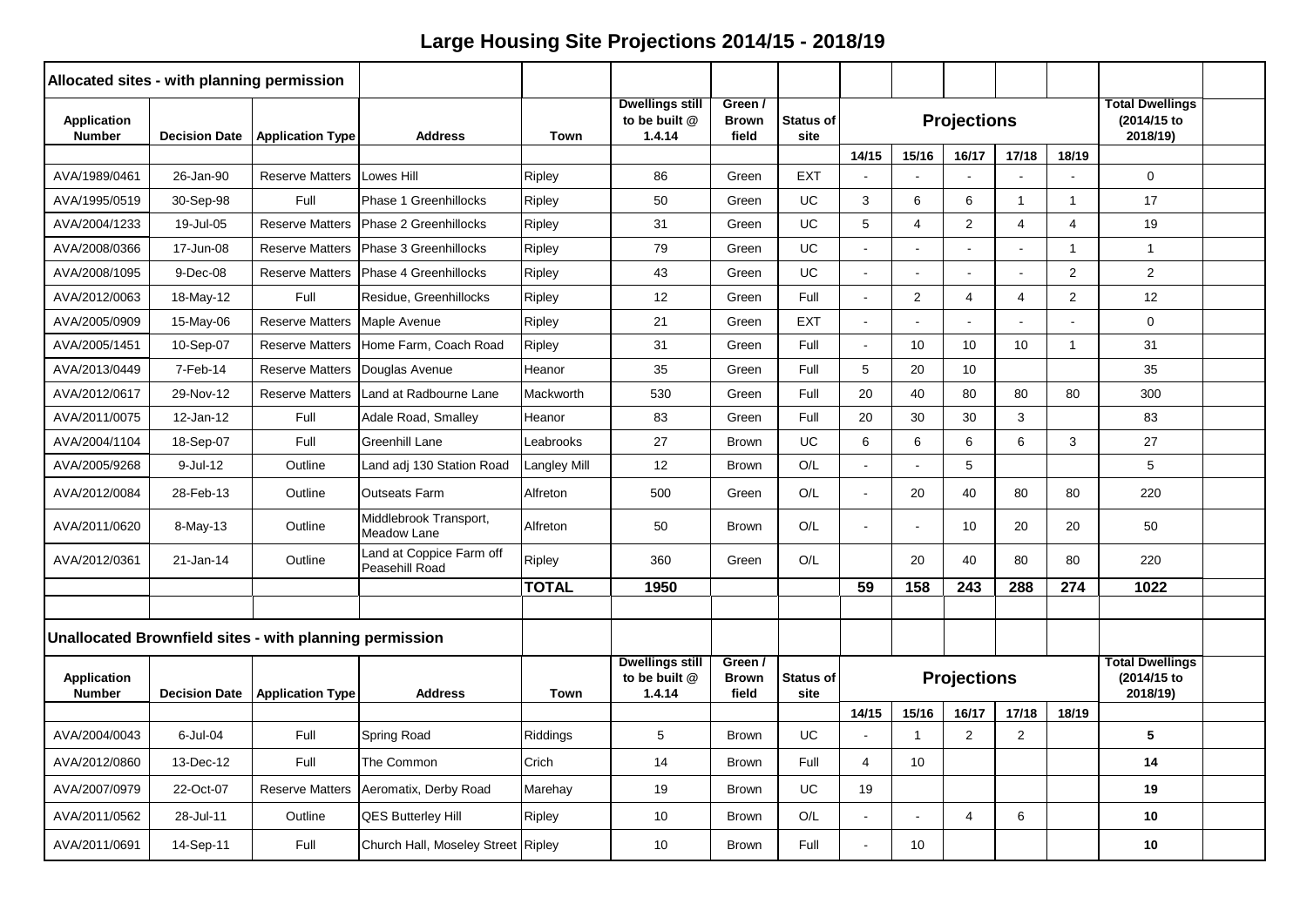| AVA/2012/0681                       | 29-Nov-12            | Outline                                                 | Evans Concrete, Peasehill<br>Road                                   | Ripley              | 44                                                | <b>Brown</b>                     | O/L                      |        |       | $\overline{4}$     | 20              | 20              | 44                                                |  |
|-------------------------------------|----------------------|---------------------------------------------------------|---------------------------------------------------------------------|---------------------|---------------------------------------------------|----------------------------------|--------------------------|--------|-------|--------------------|-----------------|-----------------|---------------------------------------------------|--|
| AVA/2012/0994                       | 17-Jan-13            | Outline                                                 | Heanor Haulage, Wesley St Langley Mill                              |                     | 60                                                | <b>Brown</b>                     | O/L                      |        |       | 20                 | 30              | 10 <sup>°</sup> | 60                                                |  |
| AVA/2013/0409                       | 16-Jan-14            | Outline                                                 | 1 Eastview Terrace                                                  | <b>Langley Mill</b> | 40                                                | <b>Brown</b>                     | O/L                      |        |       | 10                 | 20              | 10 <sup>1</sup> | 40                                                |  |
| AVA/2011/0605                       | 13-Dec-11            | Full                                                    | 47 Cromford Road                                                    | <b>Langley Mill</b> | 12                                                | <b>Brown</b>                     | Full                     | 12     |       |                    |                 |                 | 12                                                |  |
| AVA/2011/1017                       | 2-Feb-12             | Outline                                                 | rear of Burtchers Arms,<br>Hands Road                               | Heanor              | 10                                                | <b>Brown</b>                     | O/L                      |        |       | 10                 |                 |                 | 10                                                |  |
| AVA/2010/1119                       | 19-Apr-11            | Outline                                                 | Granwax, West Street                                                | Riddings            | 11                                                | <b>Brown</b>                     | O/L                      | $\sim$ |       | 11                 |                 |                 | 11                                                |  |
| AVA/2010/0600                       | 22-Aug-11            | Outline                                                 | Leabrooks Club, Greenhill<br>Lane                                   | Leabrooks           | 50                                                | <b>Brown</b>                     | O/L                      | $\sim$ |       | 10                 | 30              | 10 <sup>1</sup> | 50                                                |  |
| AVA/2005/1268                       | 9-Jul-12             | Outline                                                 | Land adj 130 Station Road                                           | <b>Langley Mill</b> | 87                                                | <b>Brown</b>                     | O/L                      | $\sim$ |       | 27                 | 40              | 20              | 87                                                |  |
| AVA/2012/0480                       | 2-Aug-12             | Outline                                                 | Newlands Drive                                                      | Riddings            | 14                                                | <b>Brown</b>                     | O/L                      | $\sim$ |       | $\overline{4}$     | 10              |                 | 14                                                |  |
| AVA/2013/0129                       | $2$ -Dec-13          | Outline                                                 | Parkside Close                                                      | Ironville           | 59                                                | <b>Brown</b>                     | O/L                      | $\sim$ |       | 9                  | 30              | 20              | 59                                                |  |
| AVA/2011/1124                       | 5-Apr-12             | Full                                                    | West of Aeromatic, Derby<br>Road                                    | Marehay             | 41                                                | <b>Brown</b>                     | Full                     | 16     | 25    |                    |                 |                 | 41                                                |  |
| AVA/2012/0346                       | 4-Apr-13             | Outline                                                 | <b>Stevensons Amber Dye</b><br>Works, Bullbridge Hill,<br>Ambergate | Ambergate           | 171                                               | <b>Brown</b>                     | O/L                      | $\sim$ |       | 11                 | 40              | 40              | 91                                                |  |
| AVA/2013/0616                       | 18-Oct-13            | Full                                                    | 2nd floor, Jubilee House,<br>Nottingham Road                        | <b>Ripley</b>       | 14                                                | <b>Brown</b>                     | Full                     | 14     |       |                    |                 |                 | 14                                                |  |
| AVA/2013/1074                       | 27-Feb-14            | Full                                                    | Rifle Volunteers, 36<br>Birchwood Lane                              | Somercotes          | 11                                                | <b>Brown</b>                     | Full                     | 11     |       |                    |                 |                 | 11                                                |  |
| AVA/2013/0695                       | 27-Mar-14            | Full                                                    | Chris W Roads, Station<br>Road                                      | <b>Langley Mill</b> | 12                                                | <b>Brown</b>                     | Full                     | 12     |       |                    |                 |                 | 12                                                |  |
|                                     |                      |                                                         |                                                                     | <b>TOTAL</b>        | 694                                               |                                  |                          | 88     | 46    | $\frac{1}{22}$     | 228             | 130             | 614                                               |  |
|                                     |                      |                                                         |                                                                     |                     |                                                   |                                  |                          |        |       |                    |                 |                 |                                                   |  |
|                                     |                      | Unallocated Greenfield sites - with planning permission |                                                                     |                     |                                                   |                                  |                          |        |       |                    |                 |                 |                                                   |  |
| <b>Application</b><br><b>Number</b> | <b>Decision Date</b> | <b>Application Type</b>                                 | <b>Address</b>                                                      | <b>Town</b>         | <b>Dwellings still</b><br>to be built @<br>1.4.14 | Green /<br><b>Brown</b><br>field | <b>Status of</b><br>site |        |       | <b>Projections</b> |                 |                 | <b>Total Dwellings</b><br>(2014/15 to<br>2018/19) |  |
|                                     |                      |                                                         |                                                                     |                     |                                                   |                                  |                          | 14/15  | 15/16 | 16/17              | 17/18           | 18/19           |                                                   |  |
| AVA/2007/0498                       | 26-Jun-07            | <b>Reserve Matters</b>                                  | Park Grange, Derby Road                                             | Heanor              | 5                                                 | Green                            | UC.                      | 2      | 3     |                    |                 |                 | 5                                                 |  |
| AVA/2010/0022                       | 26-Oct-10            | Full                                                    | Land off Nailers Way                                                | <b>Belper</b>       | 14                                                | Green                            | UC.                      | 14     |       |                    |                 |                 | 14                                                |  |
| AVA/2010/0023                       | 26-Oct-10            | Full                                                    | Land off Nailers Way                                                | <b>Belper</b>       | 32                                                | Green                            | UC                       | 15     | 17    |                    |                 |                 | 32                                                |  |
| AVA/2013/0642                       | 22-Nov-13            | <b>Reserve Matters</b>                                  | Land off Waingroves Road                                            | Ripley              | 96                                                | Green                            | Full                     | 6      | 30    | 30                 | 30              |                 | 96                                                |  |
| AVA/2012/1157                       | $1-Oct-13$           | Full                                                    | Land south of Heanor Road Smalley                                   |                     | 99                                                | Green                            | Full                     | 19     | 30    | 30                 | 20              |                 | 99                                                |  |
| AVA/2013/0724                       | 26-Nov-13            | Full                                                    | 66 Norman Road                                                      | <b>Ripley</b>       | 10 <sup>°</sup>                                   | Green                            | Full                     | 10     |       |                    |                 |                 | 10                                                |  |
| AVA/2012/0965                       | 11-Feb-14            | Outline                                                 | Land off Holborn View                                               | Codnor              | 79                                                | Green                            | O/L                      |        |       | 19                 | 40              | 20              | 79                                                |  |
|                                     |                      |                                                         |                                                                     | <b>Total</b>        | $\frac{1}{335}$                                   |                                  |                          | 66     | 80    | 79                 | $\overline{90}$ | 20              | 335                                               |  |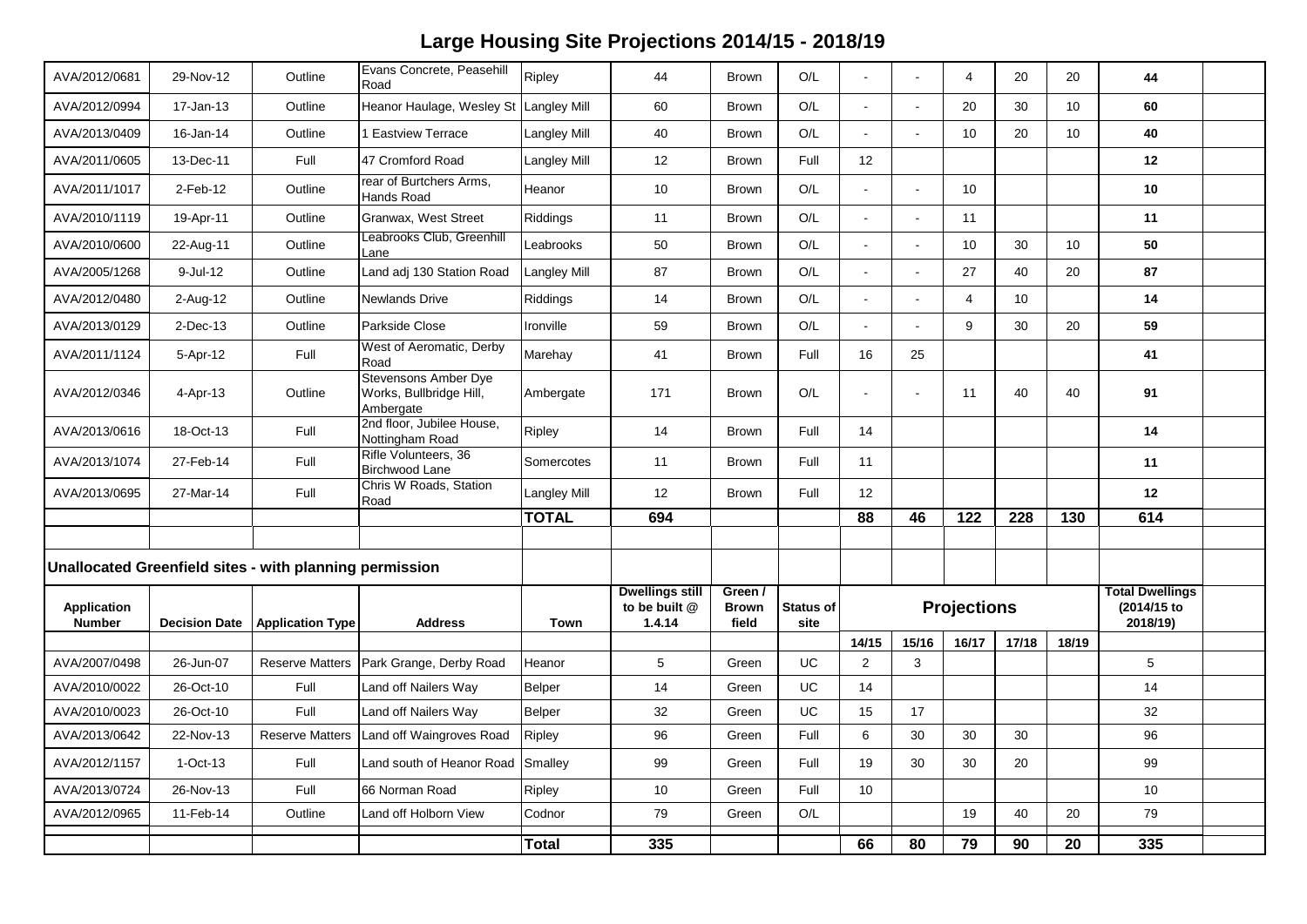|                              |                             |                                                                                                                                     | Sites with resolution to grant planning permission subject to Section 106 Agreement                                              |              |                                                                        |                                  |                             |                      |          |                          |       |       |                                                   |  |
|------------------------------|-----------------------------|-------------------------------------------------------------------------------------------------------------------------------------|----------------------------------------------------------------------------------------------------------------------------------|--------------|------------------------------------------------------------------------|----------------------------------|-----------------------------|----------------------|----------|--------------------------|-------|-------|---------------------------------------------------|--|
|                              | Planning<br>application no. |                                                                                                                                     | <b>Address</b>                                                                                                                   | Town         | <b>Dwellings</b><br>approved<br>subject to S106                        | Green /<br><b>Brown</b><br>field | Status of<br>site           | 14/15                | 15/16    | 16/17                    | 17/18 | 18/19 | <b>Total Dwellings</b><br>(2014/15 to<br>2018/19) |  |
| Local Plan<br>Allocation     | AVA/2011/0620               | Outline                                                                                                                             | Meadow Lane                                                                                                                      | Alfreton     | 50                                                                     | Brownfield                       | Pending<br>S <sub>106</sub> | $\sim$               | $\sim$   | 10                       | 20    | 20    | 50                                                |  |
| Local Plan<br>Allocation     | AVA/2012/0662               | Full                                                                                                                                | Gregg Avenue                                                                                                                     | Heanor       | 13                                                                     | Brownfield S106                  | Pending                     | $\sim$               | 3        | 10                       |       |       | 13                                                |  |
|                              | AVA/2013/0181               | Outline                                                                                                                             | Eachwell Lane                                                                                                                    | Alfreton     | 149                                                                    | Greenfield                       | Pending<br>S <sub>106</sub> | $\sim$               |          | 9                        | 60    | 60    | 129                                               |  |
| <b>Strategic Site</b>        | AVA/2012/1086               | Outline                                                                                                                             | Nottingham Road                                                                                                                  | Ripley       | 126                                                                    | Greenfield S106                  | Pending                     | $\blacksquare$       | $\sim$   | 50                       | 50    | 26    | 126                                               |  |
| Local Plan<br>Allocation     | AVA/2013/0482               | Full                                                                                                                                | Cromford Road                                                                                                                    | Langley Mill | 59                                                                     | Greenfield S106                  | Pending                     | $\sim$               | $\sim$   | 10                       | 30    | 19    | 59                                                |  |
|                              | AVA/2013/0467               | Pending<br>Greenfield S106<br>Land at Fall Road<br>176<br>Outline<br>Heanor<br>$\sim$<br>$\sim$<br>Delves Court, Lockton<br>Pending |                                                                                                                                  |              |                                                                        |                                  |                             |                      |          | 6                        | 60    | 60    | 126                                               |  |
|                              | AVA/2013/0696               | Full                                                                                                                                | Brownfield S106<br>16<br>10<br>Avenue<br>6<br>Heanor<br>$\sim$                                                                   |              |                                                                        |                                  |                             |                      |          |                          |       |       | 16                                                |  |
|                              |                             |                                                                                                                                     | <b>TOTAL</b><br>589<br>$\mathbf 0$<br>9<br>105                                                                                   |              |                                                                        |                                  |                             |                      |          |                          | 220   | 185   | 519                                               |  |
|                              |                             |                                                                                                                                     | Local Plan Allocations - without planning permission or resolution to grant planning permission subject to Section 106 Agreement |              |                                                                        |                                  |                             |                      |          |                          |       |       |                                                   |  |
| <b>Application</b><br>number | <b>Decision</b>             | <b>Application Type</b>                                                                                                             | <b>Address</b>                                                                                                                   | Town         | <b>Local Plan</b><br>Projected<br><b>Number of</b><br><b>Dwellings</b> | Green /<br><b>Brown</b><br>field | Status of<br>site           | 14/15                | 15/16    | 16/17                    | 17/18 | 18/19 | <b>Total Dwellings</b><br>(2014/15 to<br>2018/19) |  |
| AVA/2014/0026                | pending                     | Outline pending                                                                                                                     | Bridge Waste Disposal, 66<br>Main Road                                                                                           | Pye Bridge   | 17                                                                     | <b>Brown</b>                     | Allocated                   | $\sim$               |          | 17                       |       |       | 17                                                |  |
| AVA/2006/0297                | pending                     | Full pending                                                                                                                        | <b>Milford Mills</b>                                                                                                             | Milford      | 70                                                                     | <b>Brown</b>                     | Allocated                   | $\ddot{\phantom{1}}$ | $\sim$   | 10                       | 30    | 30    | 70                                                |  |
|                              |                             | $\mathbf{r}$                                                                                                                        | Derby Road                                                                                                                       | Duffield     | 39                                                                     | <b>Brown</b>                     | Allocated                   | $\sim$               |          | $\sim$                   | 10    | 20    | 30                                                |  |
| $\sim$                       |                             |                                                                                                                                     | <b>Plumptre Road</b>                                                                                                             | Langley Mill | 20                                                                     | <b>Brown</b>                     | Allocated                   | $\sim$               |          | $\overline{\phantom{a}}$ | 10    | 10    | 20                                                |  |
| AVA/2014/0044                | pending                     | Full pending                                                                                                                        | Hands Road                                                                                                                       | Heanor       | 98                                                                     | Green                            | Allocated                   | $\sim$               |          | 10                       | 30    | 30    | 70                                                |  |
| $\blacksquare$               | $\sim$                      | $\blacksquare$                                                                                                                      | Cinderhill                                                                                                                       | Denby        |                                                                        | <b>Brown</b>                     | Allocated                   |                      |          |                          |       |       | (300* included<br>with Strategic<br>Site)         |  |
|                              |                             |                                                                                                                                     |                                                                                                                                  | Total        | 244                                                                    |                                  |                             | $\bf{0}$             | $\bf{0}$ | $\overline{37}$          | 80    | 90    | 207                                               |  |
|                              |                             |                                                                                                                                     |                                                                                                                                  |              |                                                                        |                                  |                             |                      |          |                          |       |       |                                                   |  |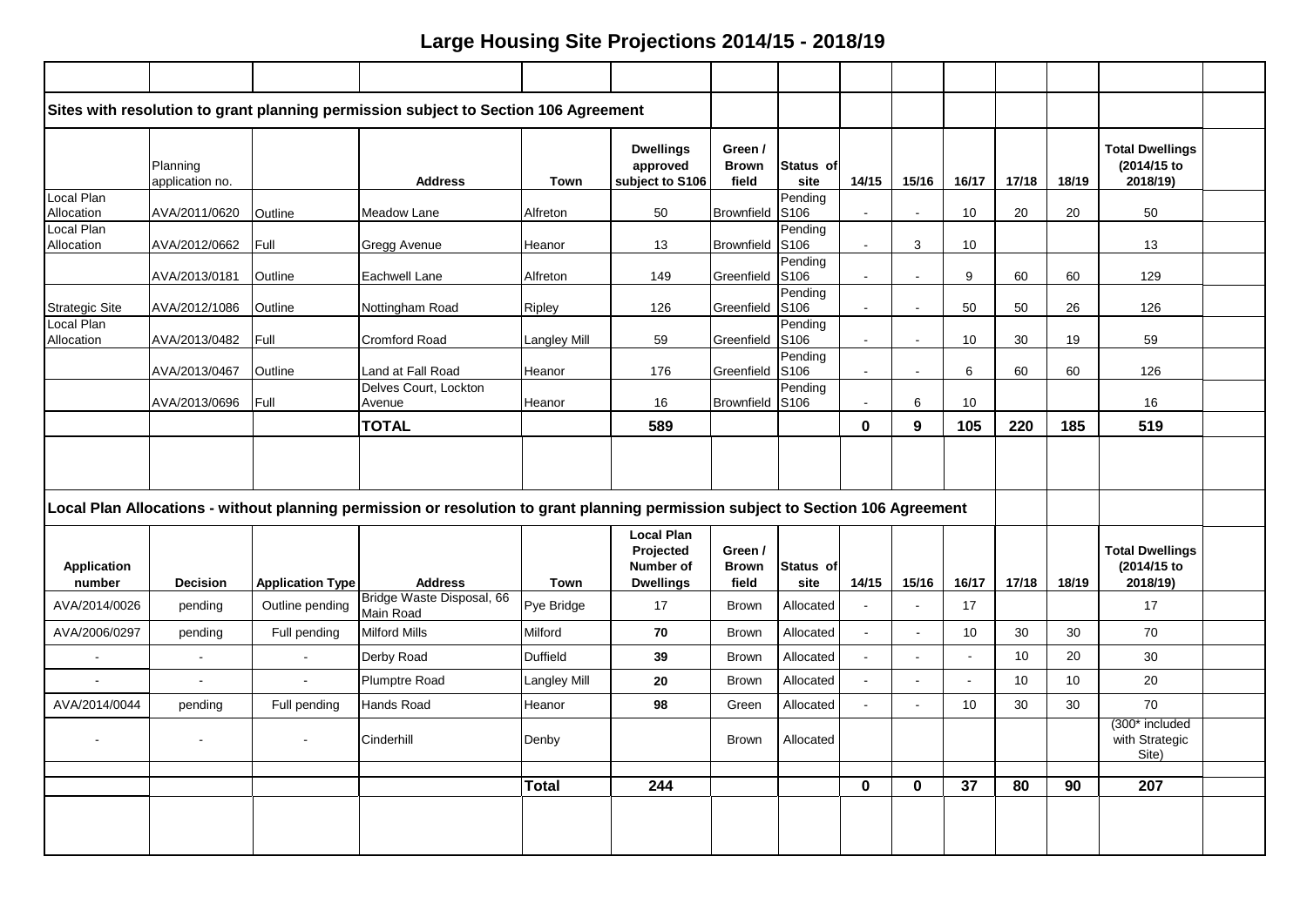|                       | <b>Strategic Sites - without planning permission</b>                                                                      |                                                                                                                                                                                        |        |                                                                                   |                                  |                   |        |       |       |       |       |                                                                                                           |  |
|-----------------------|---------------------------------------------------------------------------------------------------------------------------|----------------------------------------------------------------------------------------------------------------------------------------------------------------------------------------|--------|-----------------------------------------------------------------------------------|----------------------------------|-------------------|--------|-------|-------|-------|-------|-----------------------------------------------------------------------------------------------------------|--|
|                       |                                                                                                                           | <b>Address</b>                                                                                                                                                                         | Town   | <b>Core Strategy</b><br>Projected<br><b>Number of</b><br><b>Dwellings</b>         | Green /<br><b>Brown</b><br>field | Status of<br>site | 14/15  | 15/16 | 16/17 | 17/18 | 18/19 | <b>Total Dwellings</b><br>(2014/15 to<br>2018/19)                                                         |  |
| <b>Strategic Site</b> |                                                                                                                           | Alfreton Road                                                                                                                                                                          | Codnor | 600                                                                               |                                  |                   |        |       | 60    | 60    | 60    | 180                                                                                                       |  |
| <b>Strategic Site</b> |                                                                                                                           | Land north of Denby                                                                                                                                                                    | Denby  | 1800*                                                                             |                                  |                   |        | 48    | 146   | 146   | 146   | 486                                                                                                       |  |
| <b>Strategic Site</b> |                                                                                                                           | Newlands / Taylor Lane                                                                                                                                                                 | Heanor | 500                                                                               |                                  |                   | $\sim$ | 20    | 60    | 60    | 60    | 200                                                                                                       |  |
| <b>Strategic Site</b> |                                                                                                                           | Nottingham Road                                                                                                                                                                        | Ripley | 434**                                                                             |                                  |                   |        |       |       |       | 24    | 24                                                                                                        |  |
|                       |                                                                                                                           | <b>TOTAL</b>                                                                                                                                                                           |        | 3334                                                                              |                                  |                   | 0      | 68    | 266   | 266   | 290   | 890                                                                                                       |  |
|                       |                                                                                                                           |                                                                                                                                                                                        |        |                                                                                   |                                  |                   |        |       |       |       |       |                                                                                                           |  |
|                       | $O/L =$ Outline permission                                                                                                |                                                                                                                                                                                        |        |                                                                                   |                                  |                   |        |       |       |       |       |                                                                                                           |  |
| Key:                  | Full = Full permission (site not started at $31/03/14$ )                                                                  |                                                                                                                                                                                        |        |                                                                                   |                                  |                   |        |       |       |       |       | = Cinderhill allocation was for 300 but now predicted in Emerging Local Plan Core Strategy to build 1800. |  |
|                       | UC = Site Under Construction                                                                                              |                                                                                                                                                                                        |        | ** = Remaining Nottingham Road Strategic Site without pending planning permission |                                  |                   |        |       |       |       |       |                                                                                                           |  |
|                       | $EXT = Extant$ permission                                                                                                 |                                                                                                                                                                                        |        |                                                                                   |                                  |                   |        |       |       |       |       |                                                                                                           |  |
|                       | All. = Allocated in Local Plan                                                                                            |                                                                                                                                                                                        |        |                                                                                   |                                  |                   |        |       |       |       |       |                                                                                                           |  |
|                       |                                                                                                                           |                                                                                                                                                                                        |        |                                                                                   |                                  |                   |        |       |       |       |       |                                                                                                           |  |
|                       |                                                                                                                           |                                                                                                                                                                                        |        |                                                                                   |                                  |                   |        |       |       |       |       |                                                                                                           |  |
|                       |                                                                                                                           |                                                                                                                                                                                        |        |                                                                                   |                                  |                   |        |       |       |       |       |                                                                                                           |  |
|                       | Estimates based on the following assumptions:                                                                             |                                                                                                                                                                                        |        |                                                                                   |                                  |                   |        |       |       |       |       |                                                                                                           |  |
|                       |                                                                                                                           | Outline permission sites cannot start until submit, & have approved, a full permission, then need to commence - first completions 2016-17                                              |        |                                                                                   |                                  |                   |        |       |       |       |       |                                                                                                           |  |
|                       |                                                                                                                           | Sites awaiting S106 agreement, full permissions to have first completions 2015/16 and outline permissions to await details and first completions 2016/17                               |        |                                                                                   |                                  |                   |        |       |       |       |       |                                                                                                           |  |
|                       | Where known, progress based on developer projections                                                                      |                                                                                                                                                                                        |        |                                                                                   |                                  |                   |        |       |       |       |       |                                                                                                           |  |
|                       | Affordable dwellings built first and reasonably quickly                                                                   |                                                                                                                                                                                        |        |                                                                                   |                                  |                   |        |       |       |       |       |                                                                                                           |  |
|                       |                                                                                                                           | Sites at a standstill - assume re-commence when market picks up (so some fall outside the 5-year period)                                                                               |        |                                                                                   |                                  |                   |        |       |       |       |       |                                                                                                           |  |
|                       |                                                                                                                           | Sites with all plots nearing completion at March 2014 will be built by March 2015<br>Permissions for apartments in single block - slightly delayed completion but all during same year |        |                                                                                   |                                  |                   |        |       |       |       |       |                                                                                                           |  |
|                       |                                                                                                                           | Greenhillocks phases - estimated development based on developer building rate, layout of each phase and how many it is believed will be completed in total by them each year           |        |                                                                                   |                                  |                   |        |       |       |       |       |                                                                                                           |  |
|                       |                                                                                                                           | - no more than a total of 10 - 12 / year over all phases.                                                                                                                              |        |                                                                                   |                                  |                   |        |       |       |       |       |                                                                                                           |  |
|                       |                                                                                                                           | Sites of 300+ dwellings - building rate of 80 / year with initial 2 years at 20 and 40 completions respectively (may involve more than one developer)                                  |        |                                                                                   |                                  |                   |        |       |       |       |       |                                                                                                           |  |
|                       |                                                                                                                           | Larger sites (100+) assume 30-40 / year at peak, smaller sites assume 20 / year at peak, with a few completed first year.                                                              |        |                                                                                   |                                  |                   |        |       |       |       |       |                                                                                                           |  |
|                       | Sites of 50 - 99 dwellings - assume 30 / year at peak, with a few complete first year.                                    |                                                                                                                                                                                        |        |                                                                                   |                                  |                   |        |       |       |       |       |                                                                                                           |  |
|                       | Developers with adjacent sites - total development of approx 30 / year                                                    |                                                                                                                                                                                        |        |                                                                                   |                                  |                   |        |       |       |       |       |                                                                                                           |  |
|                       | Other permissions - development estimated on past developer trends, and taking into account current economic climate, etc |                                                                                                                                                                                        |        |                                                                                   |                                  |                   |        |       |       |       |       |                                                                                                           |  |
|                       |                                                                                                                           |                                                                                                                                                                                        |        |                                                                                   |                                  |                   |        |       |       |       |       |                                                                                                           |  |
|                       |                                                                                                                           | Strategic sites / proposed allocations - used projections supplied by developers                                                                                                       |        |                                                                                   |                                  |                   |        |       |       |       |       |                                                                                                           |  |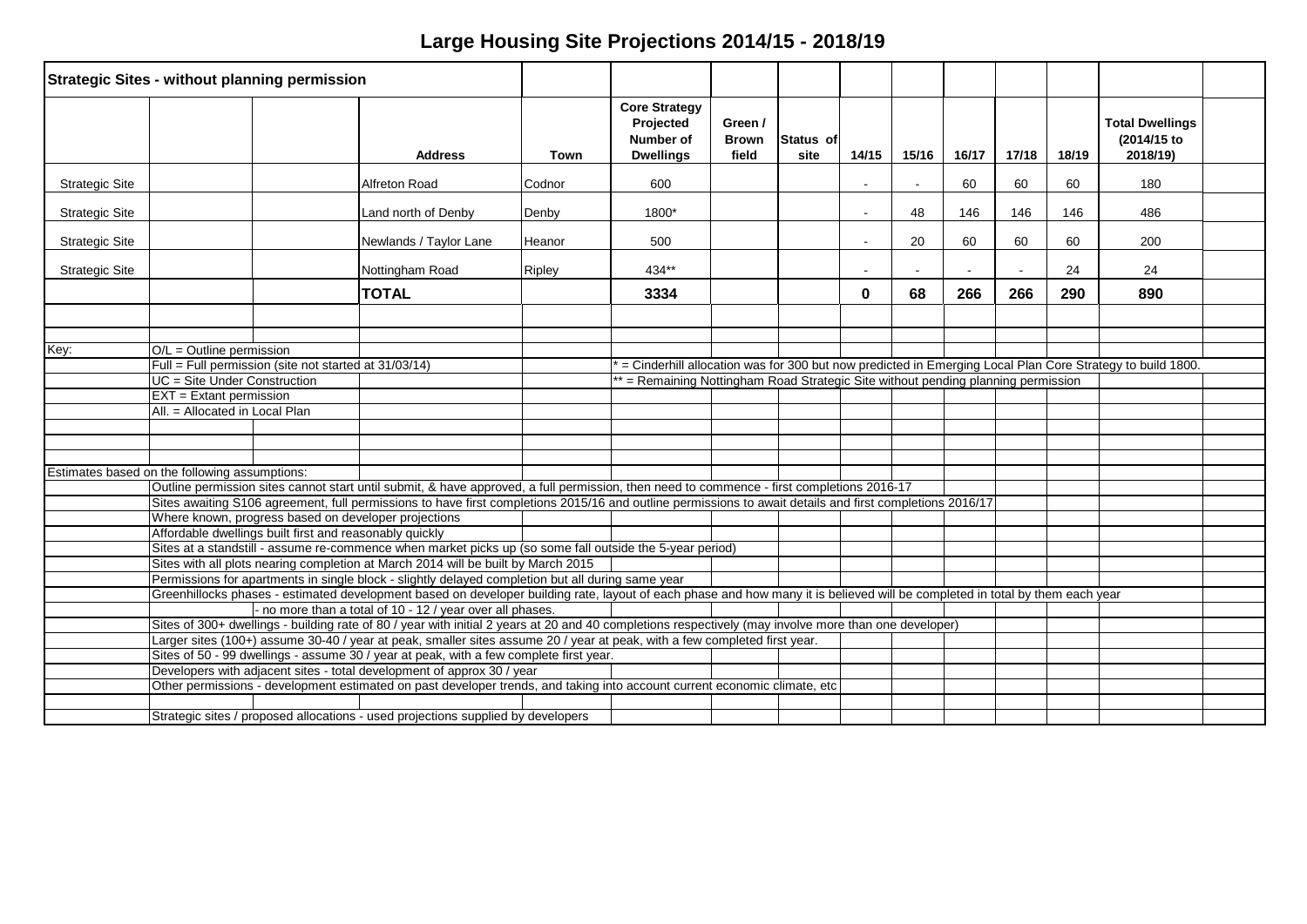# **SHLAA 5 Year Land Supply**

| <b>SHLAA Reference</b> | <b>Site address</b>                                                    | <b>Brown/Green</b> | Size ha        | <b>Dwellings</b><br>Promoted | <b>Planning Application</b>                                             | <b>Dwellings within 5</b><br>year land supply |
|------------------------|------------------------------------------------------------------------|--------------------|----------------|------------------------------|-------------------------------------------------------------------------|-----------------------------------------------|
| AVBC/2008/0235         | Mandene Ltd,<br>Rawson Green,<br>Kilburn                               | <b>Brownfield</b>  | $\overline{3}$ | 88                           | Pursuing the submission of a planning<br>application for 48 dwellings.  | 48                                            |
| AVBC/2009/0002         | Land to the South<br>of Asher Lane<br><b>Business Park</b>             | <b>Brownfield</b>  | 3.05           | 92                           | Pursuing the submission of a planning<br>application                    | 50                                            |
| AVBC/2008/0229         | <b>Asher Lane Business</b><br>Park                                     | Brownfield         | 4.12           | 80                           | AVA/2013/0891 pending consideration<br>for 77 dwellings                 | 77                                            |
| AVBC/2011/0011         | Shipley Lakeside,<br>former American<br><b>Adventure Theme</b><br>Park | <b>Brownfield</b>  | 8.45           | 220                          | AVA/2013/0186 for 307 pending<br>consideration.                         | 120                                           |
| AVBC/2008/0050         | Derwent Street,<br>Belper                                              | Brownfield         | 5.77           | 50                           | Pursuing the submission of a planning<br>application for 107 dwellings. | 60                                            |
| AVBC/2008/0176         | Memorial Road,<br>Allestree                                            | Greenfield         | $\overline{2}$ | 60                           | AVA/2013/0785 - 30 dwellings to be<br>approved.                         | 30                                            |
| AVBC/2013/0010         | Kedleston Road,<br>Allestree                                           | Greenfield         | 19.4           | 300                          | Pursuing the submission of a planning<br>application for 400 dwellings. | 250                                           |
| AVBC/2008/0228         | Holbrook Road,<br>Belper                                               | Greenfield         | 1.2            | 14                           | Pursuing the submission of a planning<br>application for @14 dwellings. | 14                                            |
| AVBC/2012/0005         | Land off<br>Somercotes Hill                                            | Green/Brown        | 8              | 186                          | Pursuing the submission of a planning<br>application for 250 dwellings. | 200                                           |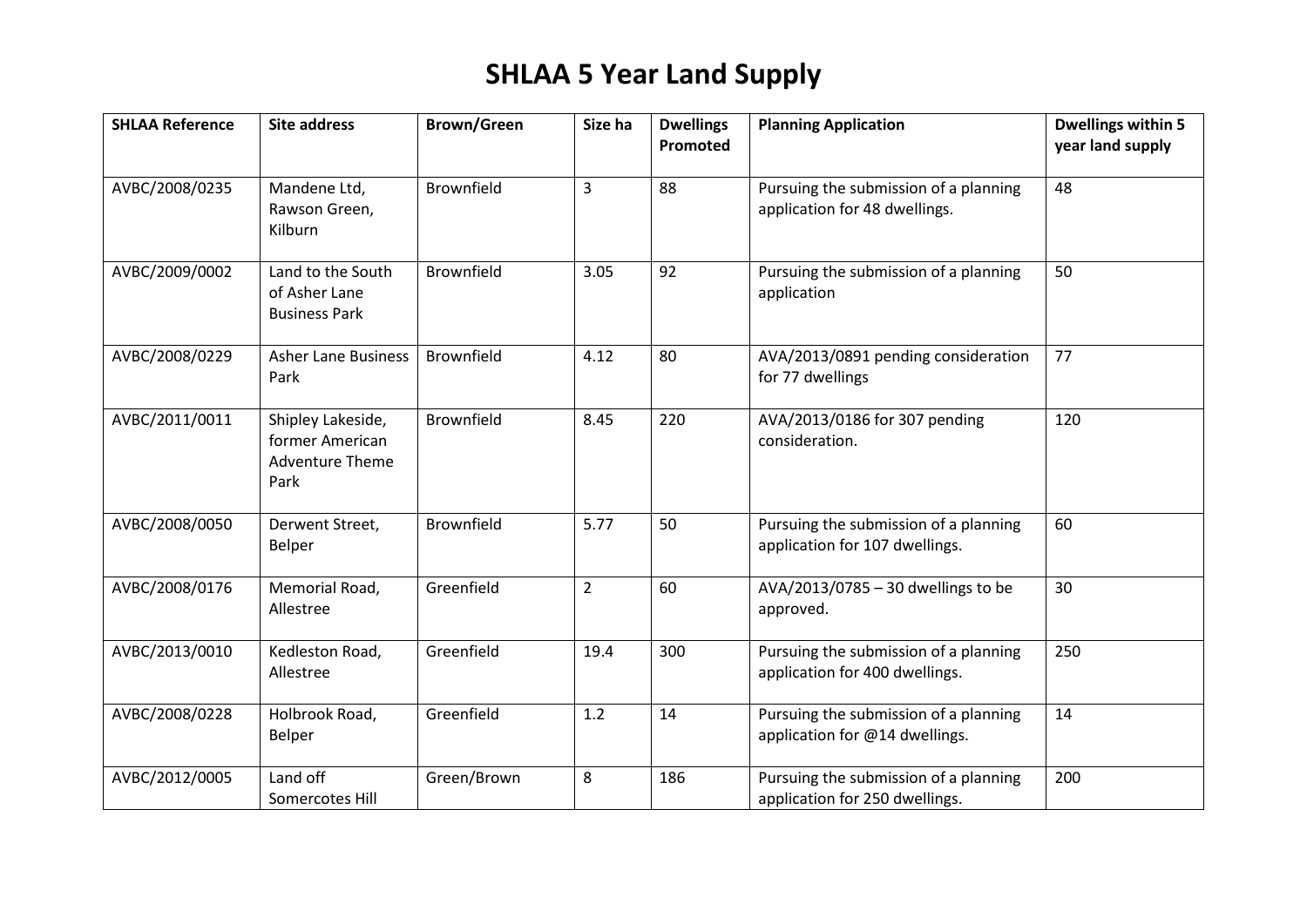# **SHLAA 5 Year Land Supply**

| AVBC/2008/0023     | Nether Farm,<br>Birchwood Lane,<br>Somercotes              | Greenfield | 7.92  | 237 | Pursuing the submission of a planning<br>application for 250 dwellings.     | 200 |
|--------------------|------------------------------------------------------------|------------|-------|-----|-----------------------------------------------------------------------------|-----|
| AVBC/2008/0058     | Chestnut Avenue,<br>Riddings                               | Greenfield | 2.2   | 66  | Pursuing the submission of a planning<br>application for @60 dwellings.     | 60  |
| AVBC/2008/0150     | Mount Pleasant,<br>Ripley                                  | Greenfield | 0.51  | 15  | Pursuing the submission of a planning<br>application for 15 dwellings.      | 15  |
| AVBC/2008/0165     | Cotes Park,<br>Birchwood Lane,<br>Somercotes               | Greenfield | 11.7  | 200 | Pursuing the submission of a planning<br>application for 200 dwellings.     | 100 |
| AVBC/2008/0239     | Parsons Croft,<br>Cromford Road,<br>Crich                  | Greenfield | 0.54  | 16  | Pursuing the submission of a planning<br>application for 20 dwellings.      | 20  |
| AVBC/2008/0083     | Land off Bradshaw<br>Avenue, Riddings                      | Greenfield | 2.43  | 93  | Planning application to be submitted in<br>April                            | 93  |
| AVBC/2008/0125     | Denby Bottles,<br>Danesby Rise,<br>Denby.                  | Greenfield | 3.2   | 96  | Pursuing the submission of a planning<br>application for 80 dwellings.      | 80  |
| AVBC/2008/0230     | Pottery Farm,<br>Barton Knowle,<br>Belper                  | Greenfield | 12.45 | 360 | Pursuing the submission of a planning<br>application for 200-230 dwellings. | 200 |
| <b>Other sites</b> |                                                            |            |       |     |                                                                             |     |
| N/A                | John Smedley, East<br>Site, Lea Road, Lea<br><b>Bridge</b> | Brownfield |       | N/A | AVA/2014/0265 pending consideration<br>for 26 dwellings                     | 26  |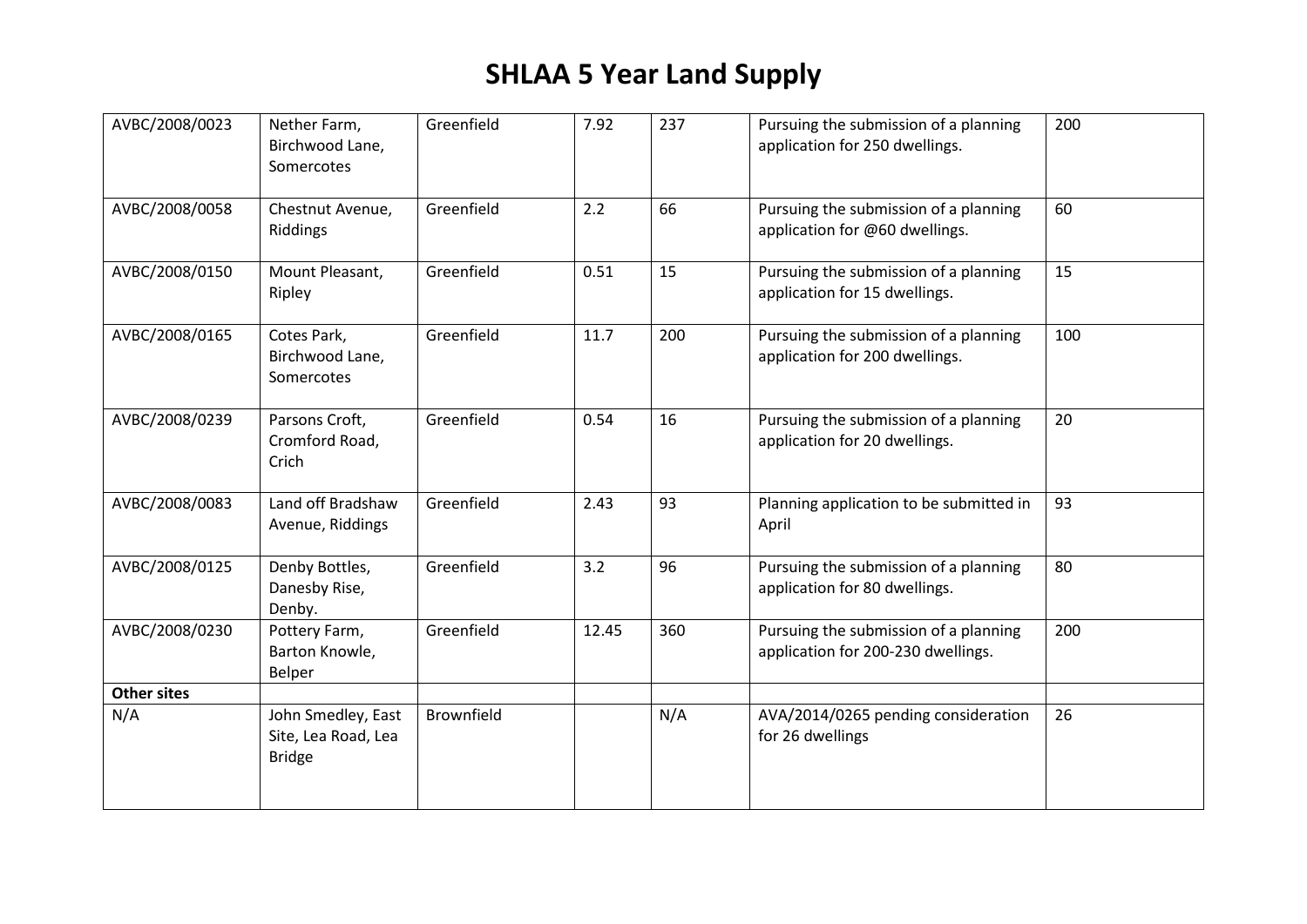# **SHLAA 5 Year Land Supply**

|              | Durham Ox,<br>Cromford Road,<br>Langley Mill | <b>Brownfield</b> | N/A | <sup>1</sup> Pursuing the submission of a planning<br>application for 8 dwellings. |       |
|--------------|----------------------------------------------|-------------------|-----|------------------------------------------------------------------------------------|-------|
| <b>TOTAL</b> |                                              |                   |     |                                                                                    | 1,651 |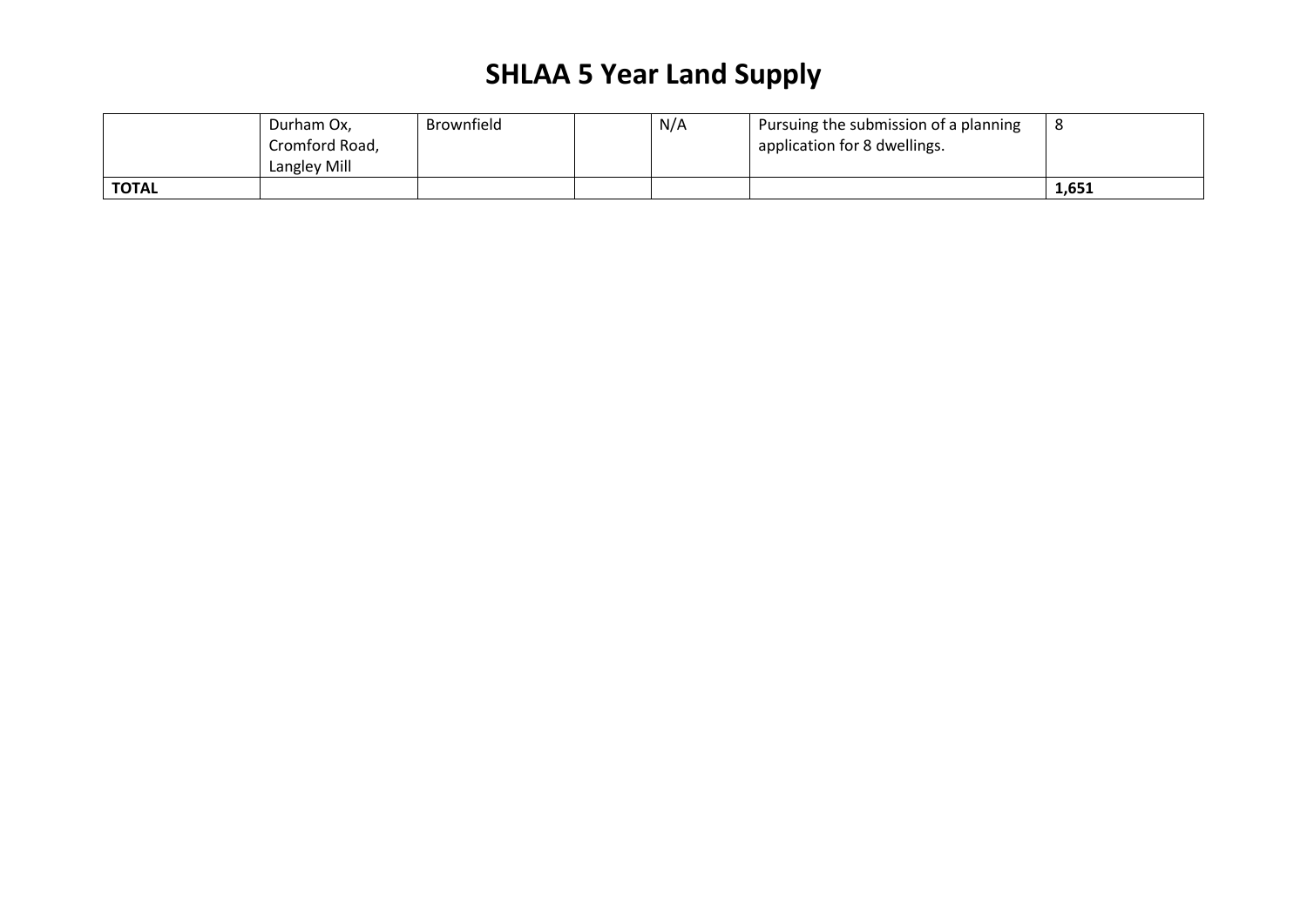# **SHLAA - Indicative Housing Trajectory**

| Reference      | Years 0-5 | <b>Years 5-10</b> | <b>Years 10-15</b> | Years 15+ | <b>Status</b>        |
|----------------|-----------|-------------------|--------------------|-----------|----------------------|
| AVBC/2012/0007 |           | 24                |                    |           | <b>Promoted Site</b> |
| AVBC/2013/0001 | 39        |                   |                    |           | <b>Promoted Site</b> |
| AVBC/2013/0003 | 250       | 250               | 24                 |           | <b>Promoted Site</b> |
| AVBC/2008/0023 | 237       |                   |                    |           | <b>Promoted Site</b> |
| AVBC/2012/0009 | 65        |                   |                    |           | <b>Promoted Site</b> |
| AVBC/2013/0002 | 4         |                   |                    |           | <b>Promoted Site</b> |
| AVBC/2013/0007 | 120       |                   |                    |           | <b>Promoted Site</b> |
| AVBC/2013/0005 |           |                   | 421                |           | <b>Promoted Site</b> |
| AVBC/2013/0006 | 60        |                   |                    |           | <b>Promoted Site</b> |
| AVBC/2013/0004 |           |                   | 617                |           | <b>Promoted Site</b> |
| AVBC/2008/0182 | 217       |                   |                    |           | <b>Promoted Site</b> |
| AVBC/2008/0183 | 250       | 170               |                    |           | <b>Promoted Site</b> |
| AVBC/2011/0005 | 5         |                   |                    |           | <b>Promoted Site</b> |
| AVBC/2011/0006 | 18        |                   |                    |           | <b>Promoted Site</b> |
| AVBC/2011/0007 | 6         |                   |                    |           | <b>Promoted Site</b> |
| AVBC/2008/0216 |           | 250               | 250                | 1000      | <b>Promoted Site</b> |
| AVBC/2008/0104 | 250       | 250               | 169                |           | <b>Promoted Site</b> |
| AVBC/2008/0150 | 15        |                   |                    |           | <b>Promoted Site</b> |
| AVBC/2008/0262 | 250       | 250               | 100                |           | <b>Promoted Site</b> |
| AVBC/2008/0069 | 100       | 100               |                    |           | <b>Promoted Site</b> |
| AVBC/2011/0016 | 180       | 170               |                    |           | <b>Promoted Site</b> |
| AVBC/2013/0008 | 60        |                   |                    |           | <b>Promoted Site</b> |
| AVBC/2008/0079 | 250       | 50                |                    |           | <b>Promoted Site</b> |
| AVBC/2011/0020 | 10        | 5                 |                    |           | <b>Promoted Site</b> |
| AVBC/2012/0001 | 123       |                   |                    |           | <b>Promoted Site</b> |
| AVBC/2012/0003 | 108       |                   |                    |           | <b>Promoted Site</b> |
| AVBC/2012/0004 | 250       |                   |                    |           | <b>Promoted Site</b> |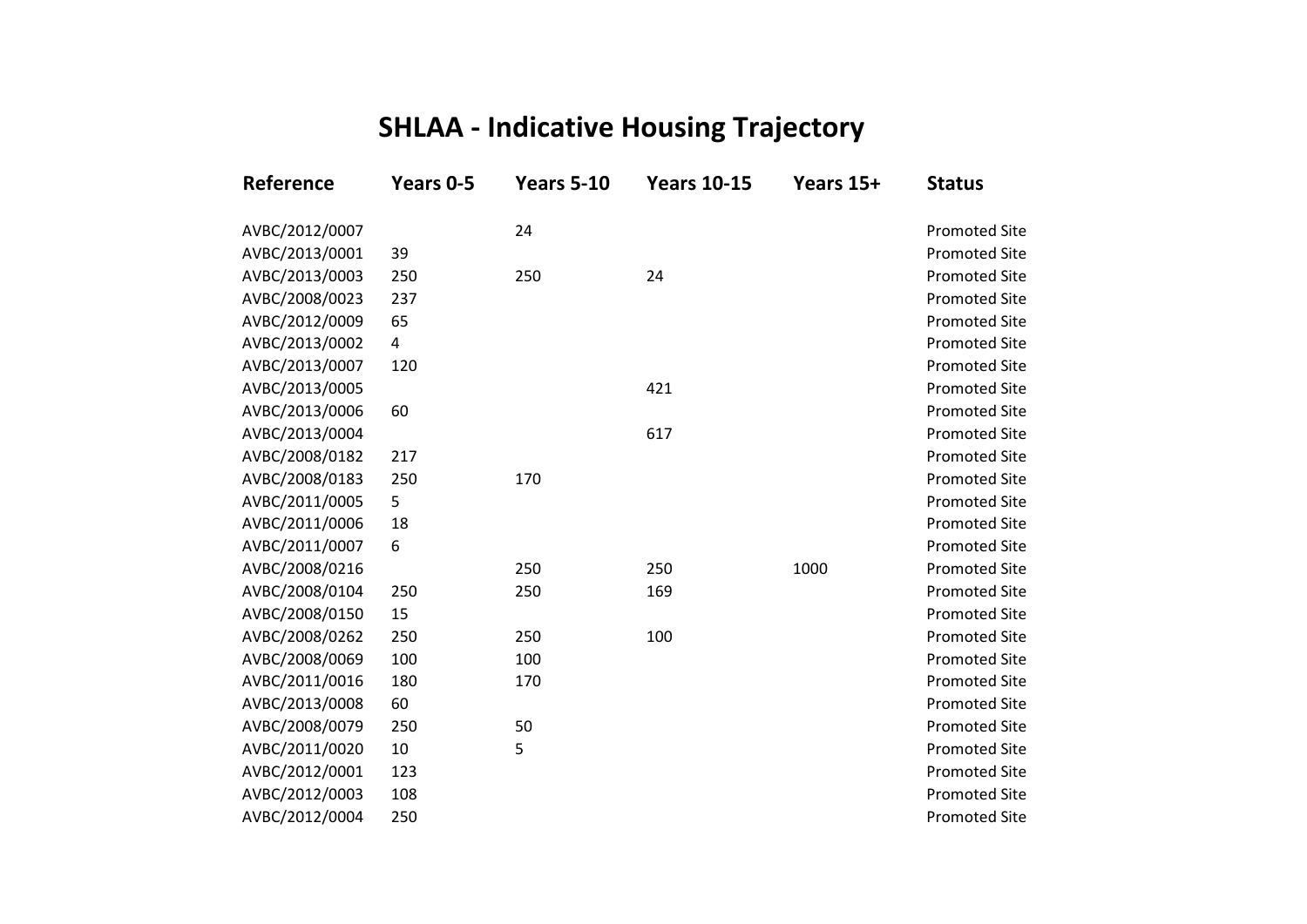| AVBC/2008/0215 | 20  |     |     |      | <b>Promoted Site</b> |
|----------------|-----|-----|-----|------|----------------------|
| AVBC/2008/0224 |     | 250 | 250 | 50   | <b>Promoted Site</b> |
| AVBC/2011/0008 | 8   |     |     |      | <b>Promoted Site</b> |
| AVBC/2011/0009 | 64  |     |     |      | <b>Promoted Site</b> |
| AVBC/2011/0010 | 246 |     |     |      | <b>Promoted Site</b> |
| AVBC/2011/0012 |     | 15  |     |      | <b>Promoted Site</b> |
| AVBC/2008/0214 |     |     | 14  |      | <b>Promoted Site</b> |
| AVBC/2011/0014 |     | 15  |     |      | <b>Promoted Site</b> |
| AVBC/2011/0015 | 17  |     |     |      | <b>Promoted Site</b> |
| AVBC/2011/0011 |     | 220 |     |      | <b>Promoted Site</b> |
| AVBC/2011/0013 | 99  |     |     |      | <b>Promoted Site</b> |
| AVBC/2011/0001 | 250 | 50  |     |      | <b>Promoted Site</b> |
| AVBC/2012/0005 | 185 |     |     |      | <b>Promoted Site</b> |
| AVBC/2012/0006 | 83  |     |     |      | <b>Promoted Site</b> |
| AVBC/2008/0221 |     | 10  |     |      | <b>Promoted Site</b> |
| AVBC/2008/0222 | 25  |     |     |      | <b>Promoted Site</b> |
| AVBC/2011/0017 | 43  |     |     |      | <b>Promoted Site</b> |
| AVBC/2011/0018 | 274 |     |     |      | <b>Promoted Site</b> |
| AVBC/2011/0003 | 27  |     |     |      | <b>Promoted Site</b> |
| AVBC/2011/0004 | 55  |     |     |      | <b>Promoted Site</b> |
| AVBC/2008/0225 | 5   |     |     |      | <b>Promoted Site</b> |
| AVBC/2008/0233 |     |     | 202 |      | <b>Promoted Site</b> |
| AVBC/2008/0056 |     | 250 | 250 | 1000 | <b>Promoted Site</b> |
| AVBC/2008/0058 | 66  |     |     |      | <b>Promoted Site</b> |
| AVBC/2008/0060 | 54  |     |     |      | <b>Promoted Site</b> |
| AVBC/2008/0235 | 88  |     |     |      | <b>Promoted Site</b> |
| AVBC/2008/0237 |     | 36  | 36  |      | <b>Promoted Site</b> |
| AVBC/2008/0238 | 20  |     |     |      | <b>Promoted Site</b> |
| AVBC/2008/0239 | 16  |     |     |      | <b>Promoted Site</b> |
| AVBC/2008/0240 | 44  |     |     |      | <b>Promoted Site</b> |
| AVBC/2008/0241 | 6   |     |     |      | <b>Promoted Site</b> |
| AVBC/2008/0244 |     | 15  |     |      | <b>Promoted Site</b> |
| AVBC/2008/0226 | 22  |     |     |      | <b>Promoted Site</b> |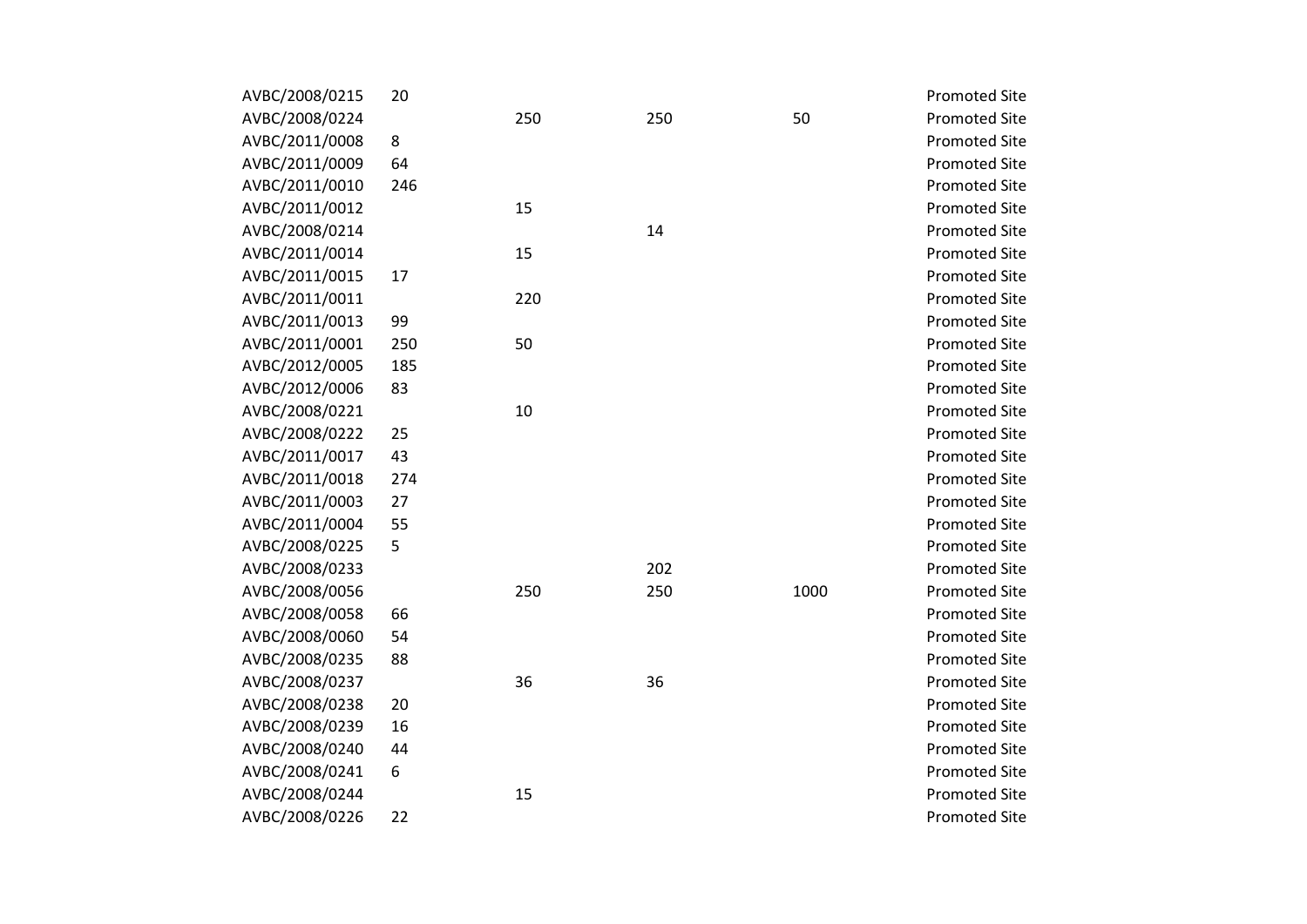| AVBC/2008/0227 | 214            |     |     |      | <b>Promoted Site</b> |
|----------------|----------------|-----|-----|------|----------------------|
| AVBC/2008/0245 | 30             |     |     |      | <b>Promoted Site</b> |
| AVBC/2008/0246 |                | 230 |     |      | <b>Promoted Site</b> |
| AVBC/2008/0248 | $\overline{7}$ |     |     |      | <b>Promoted Site</b> |
| AVBC/2008/0217 | 42             |     |     |      | <b>Promoted Site</b> |
| AVBC/2008/0228 | 14             |     |     |      | <b>Promoted Site</b> |
| AVBC/2008/0229 | 135            |     |     |      | <b>Promoted Site</b> |
| AVBC/2008/0230 | 250            | 110 |     |      | <b>Promoted Site</b> |
| AVBC/2008/0231 | 10             |     |     |      | <b>Promoted Site</b> |
| AVBC/2008/0232 | 21             |     |     |      | <b>Promoted Site</b> |
| AVBC/2008/0250 | 170            |     |     |      | <b>Promoted Site</b> |
| AVBC/2008/0251 | 29             |     |     |      | <b>Promoted Site</b> |
| AVBC/2008/0253 | 124            |     |     |      | <b>Promoted Site</b> |
| AVBC/2008/0254 | 75             |     |     |      | <b>Promoted Site</b> |
| AVBC/2008/0256 | 180            |     |     |      | <b>Promoted Site</b> |
| AVBC/2008/0257 | 36             |     |     |      | <b>Promoted Site</b> |
| AVBC/2008/0258 | 14             |     |     |      | <b>Promoted Site</b> |
| AVBC/2008/0259 | 250            | 250 | 250 | 672  | <b>Promoted Site</b> |
| AVBC/2008/0195 | 250            | 250 | 208 |      | <b>Promoted Site</b> |
| AVBC/2008/0196 | 9              |     |     |      | <b>Promoted Site</b> |
| AVBC/2008/0140 | 250            | 20  |     |      | <b>Promoted Site</b> |
| AVBC/2008/0125 | 96             |     |     |      | <b>Promoted Site</b> |
| AVBC/2008/0043 | 60             |     |     |      | <b>Promoted Site</b> |
| AVBC/2008/0065 | 19             |     |     |      | <b>Promoted Site</b> |
| AVBC/2008/0067 | 10             |     |     |      | <b>Promoted Site</b> |
| AVBC/2008/0071 | 150            |     |     |      | <b>Promoted Site</b> |
| AVBC/2008/0185 | 250            | 127 |     |      | <b>Promoted Site</b> |
| AVBC/2008/0129 | 71             |     |     |      | <b>Promoted Site</b> |
| AVBC/2008/0156 | 109            |     |     |      | <b>Promoted Site</b> |
| AVBC/2008/0166 | 96             |     |     |      | <b>Promoted Site</b> |
| AVBC/2008/0130 |                |     | 250 | 2645 | <b>Promoted Site</b> |
| AVBC/2008/0209 | 18             |     |     |      | <b>Promoted Site</b> |
| AVBC/2008/0094 | 5              |     |     |      | <b>Promoted Site</b> |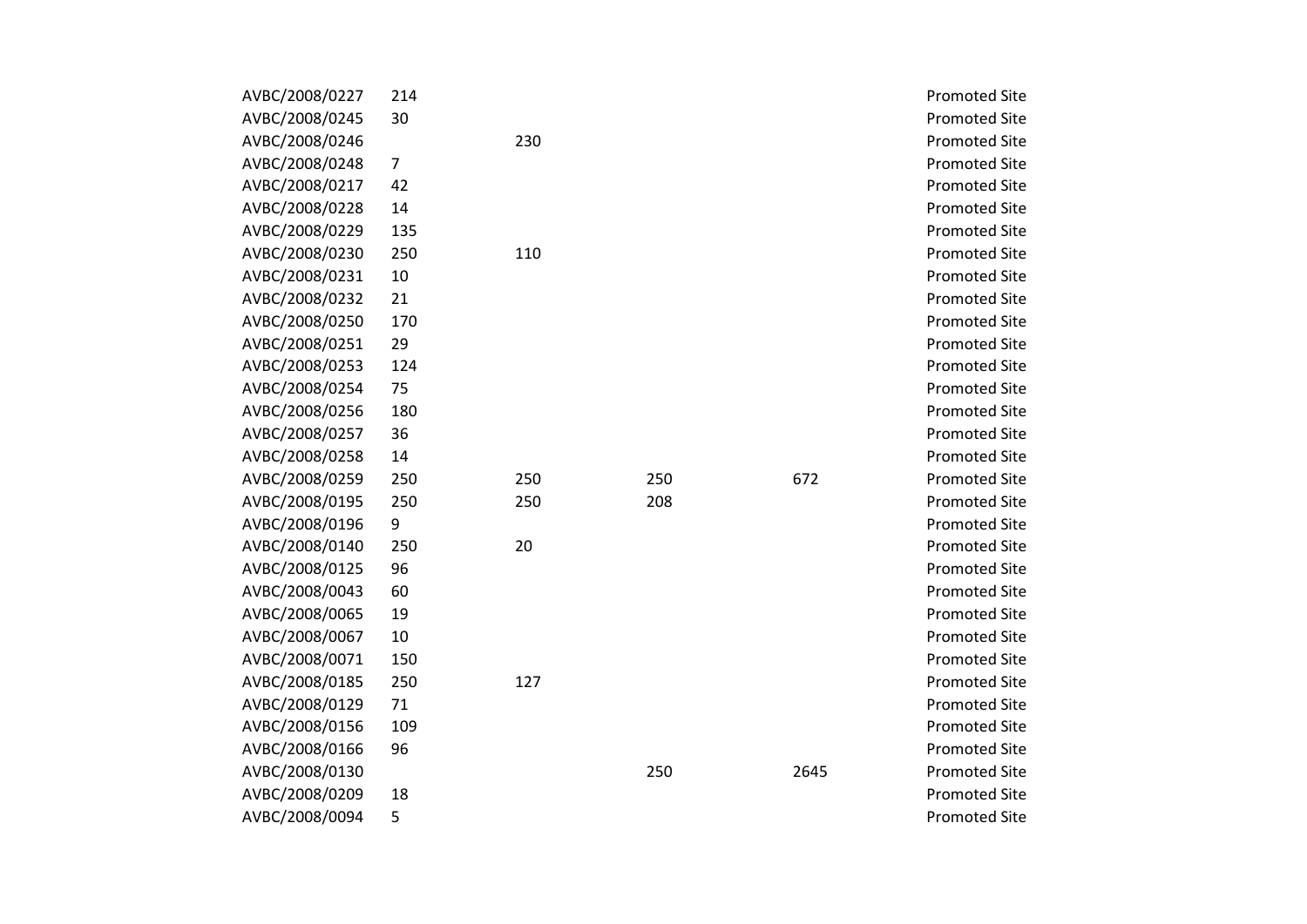| AVBC/2008/0200 | 600 | 600            | 600            |     | <b>Promoted Site</b> |
|----------------|-----|----------------|----------------|-----|----------------------|
| AVBC/2008/0088 | 6   |                |                |     | <b>Promoted Site</b> |
| AVBC/2008/0089 | 50  |                |                |     | <b>Promoted Site</b> |
| AVBC/2008/0206 | 177 |                |                |     | <b>Promoted Site</b> |
| AVBC/2008/0203 | 35  |                |                |     | <b>Promoted Site</b> |
| AVBC/2008/0161 | 10  |                |                |     | <b>Promoted Site</b> |
| AVBC/2008/0167 | 125 | 100            | 100            |     | <b>Promoted Site</b> |
| AVBC/2008/0110 | 40  |                |                |     | <b>Promoted Site</b> |
| AVBC/2008/0091 | 15  |                |                |     | <b>Promoted Site</b> |
| AVBC/2008/0083 | 60  |                |                |     | <b>Promoted Site</b> |
| AVBC/2008/0085 | 100 | 200            |                |     | <b>Promoted Site</b> |
| AVBC/2008/0144 | 75  |                |                |     | <b>Promoted Site</b> |
| AVBC/2008/0154 | 300 |                |                |     | <b>Promoted Site</b> |
| AVBC/2008/0152 | 125 |                |                |     | <b>Promoted Site</b> |
| AVBC/2008/0205 | 30  |                |                |     | <b>Promoted Site</b> |
| AVBC/2008/0207 | 4   |                |                |     | <b>Promoted Site</b> |
| AVBC/2008/0095 |     | $\overline{2}$ | $\overline{2}$ |     | <b>Promoted Site</b> |
| AVBC/2008/0208 |     |                | 250            | 82  | <b>Promoted Site</b> |
| AVBC/2008/0210 |     |                |                | 978 | <b>Promoted Site</b> |
| AVBC/2008/0132 |     | 61             |                |     | <b>Promoted Site</b> |
| AVBC/2008/0141 | 5   |                |                |     | <b>Promoted Site</b> |
| AVBC/2008/0211 |     |                |                | 400 | <b>Promoted Site</b> |
| AVBC/2008/0212 |     |                | 250            | 150 | <b>Promoted Site</b> |
| AVBC/2008/0097 | 192 |                |                |     | <b>Promoted Site</b> |
| AVBC/2008/0098 | 90  |                |                |     | <b>Promoted Site</b> |
| AVBC/2008/0105 | 96  |                |                |     | <b>Promoted Site</b> |
| AVBC/2008/0181 | 10  |                |                |     | <b>Promoted Site</b> |
| AVBC/2008/0175 | 250 | 120            |                |     | <b>Promoted Site</b> |
| AVBC/2008/0176 | 60  |                |                |     | <b>Promoted Site</b> |
| AVBC/2008/0155 |     | 250            |                |     | <b>Promoted Site</b> |
| AVBC/2008/0165 | 200 |                |                |     | <b>Promoted Site</b> |
| AVBC/2008/0168 | 36  |                |                |     | <b>Promoted Site</b> |
| AVBC/2008/0153 |     | 13             |                |     | <b>Promoted Site</b> |
|                |     |                |                |     |                      |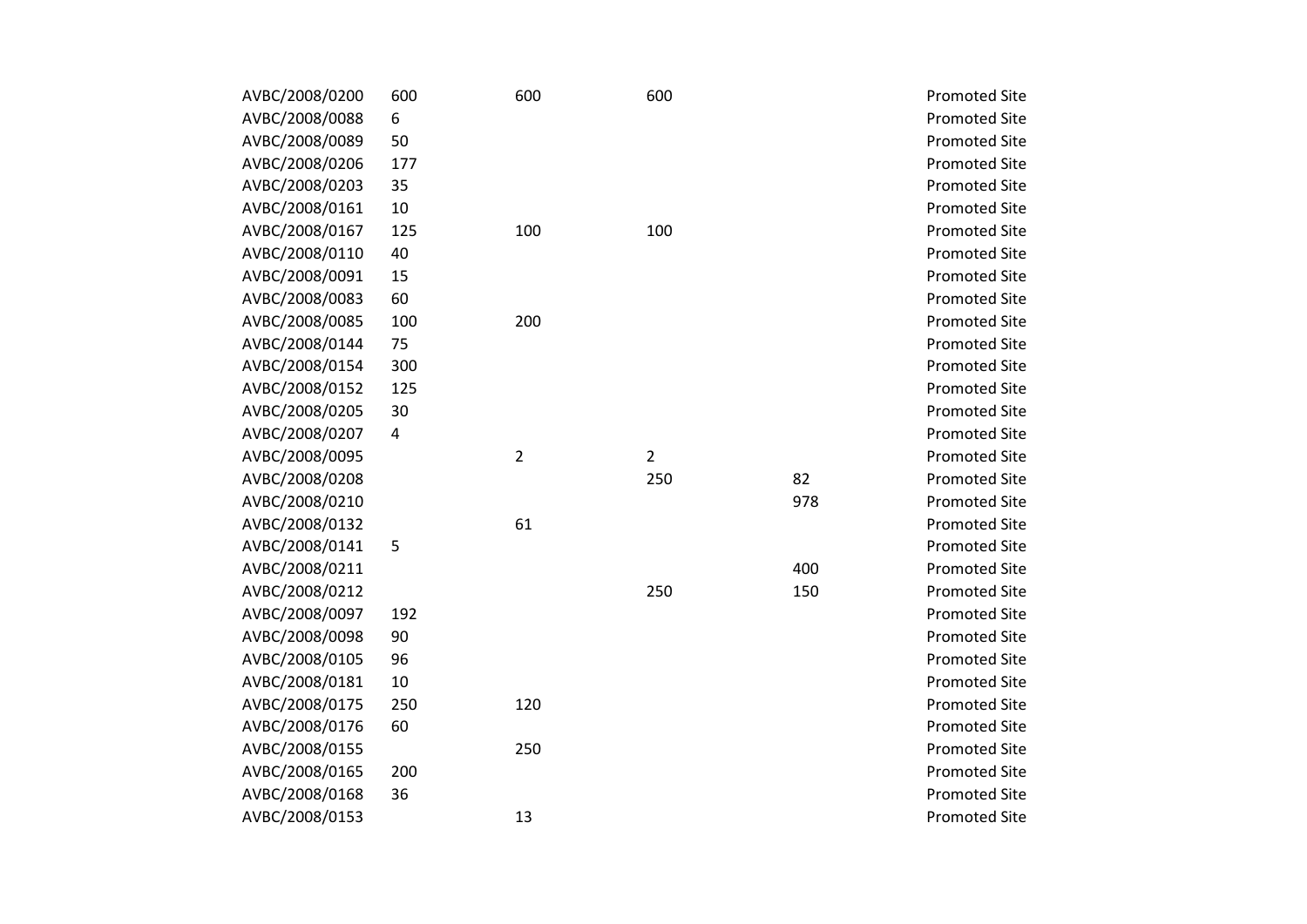| AVBC/2008/0213 |       | 180  |      |      | <b>Promoted Site</b> |
|----------------|-------|------|------|------|----------------------|
| AVBC/2013/0009 |       |      |      | 450  | <b>Promoted Site</b> |
| AVBC/2009/0002 | 92    |      |      |      | <b>Promoted Site</b> |
| AVBC/2013/0010 | 250   | 50   |      |      | <b>Promoted Site</b> |
| AVBC/2008/0039 | 14    |      |      |      | <b>Promoted Site</b> |
| AVBC/2008/0063 | 195   |      |      |      | <b>Promoted Site</b> |
| AVBC/2013/0011 | 20    |      |      |      | <b>Promoted Site</b> |
| AVBC/2008/0247 | 120   |      |      |      | <b>Promoted Site</b> |
| AVBC/2008/0249 | 186   |      |      |      | <b>Promoted Site</b> |
| AVBC/2008/0184 | 15    |      |      |      | <b>Promoted Site</b> |
| AVBC/2012/0008 |       | 180  |      |      | <b>Promoted Site</b> |
| AVBC/2008/0236 | 250   | 250  | 250  | 250  | <b>Promoted Site</b> |
| AVBC/2008/0034 | 100   | 80   |      |      | <b>Promoted Site</b> |
| AVBC/2014/0001 | 79    |      |      |      | <b>Promoted Site</b> |
| AVBC/2014/0002 | 152   |      |      |      | <b>Promoted Site</b> |
| AVBC/2014/0003 | 127   |      |      |      | <b>Promoted Site</b> |
| AVBC/2013/0012 | 34    |      |      |      | <b>Promoted Site</b> |
| AVBC/2008/0112 | 30    |      |      |      | <b>Promoted Site</b> |
| AVBC/2014/0004 | 126   |      |      |      | <b>Promoted Site</b> |
|                |       |      |      |      |                      |
| <b>Total</b>   | 12059 | 5453 | 4493 | 7677 |                      |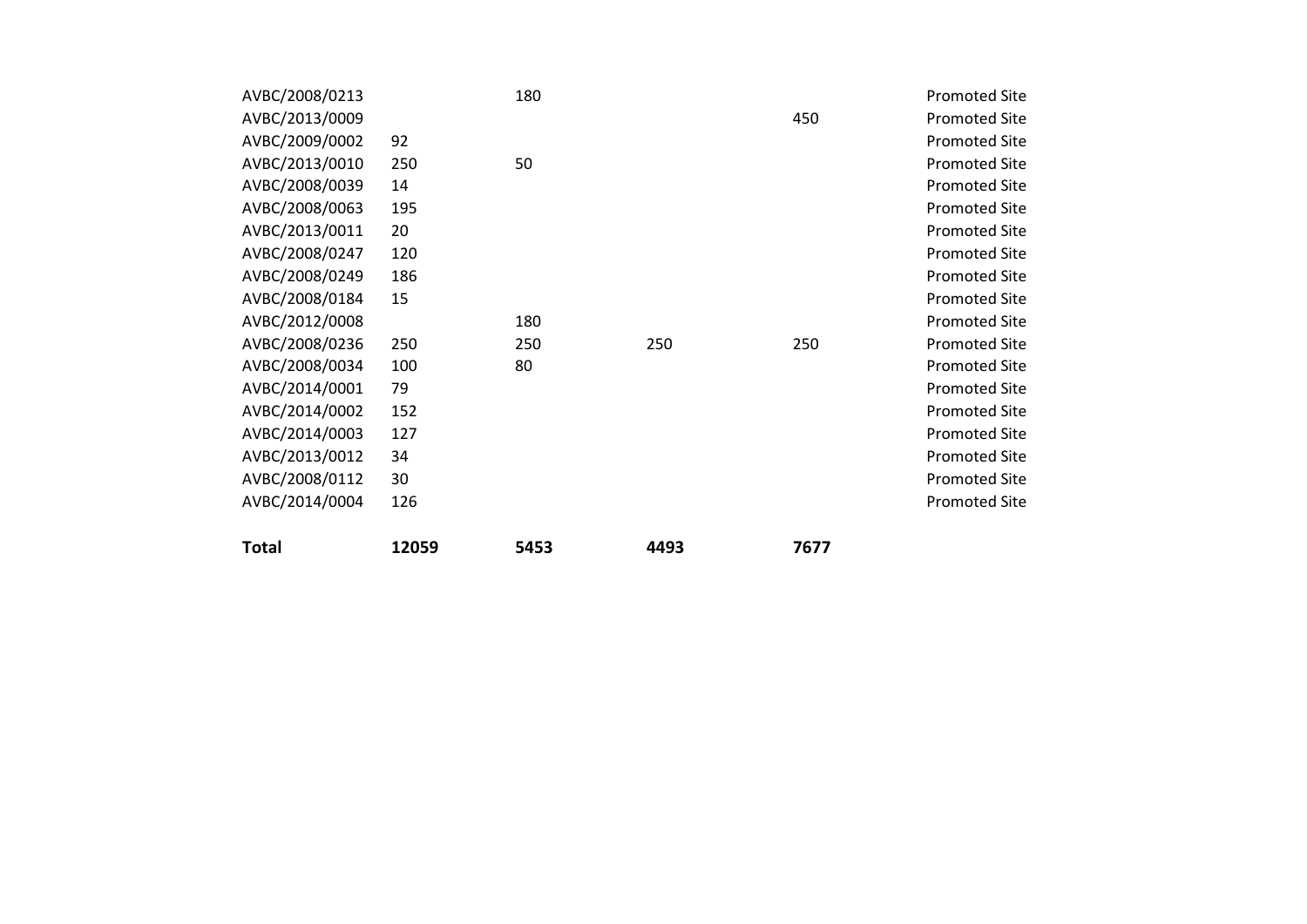| Years 0-5 | <b>Years 6-10</b> | <b>Years 11-15</b> | Years 16+ |
|-----------|-------------------|--------------------|-----------|
| 12059     | 5453              | 4493               | 7677      |